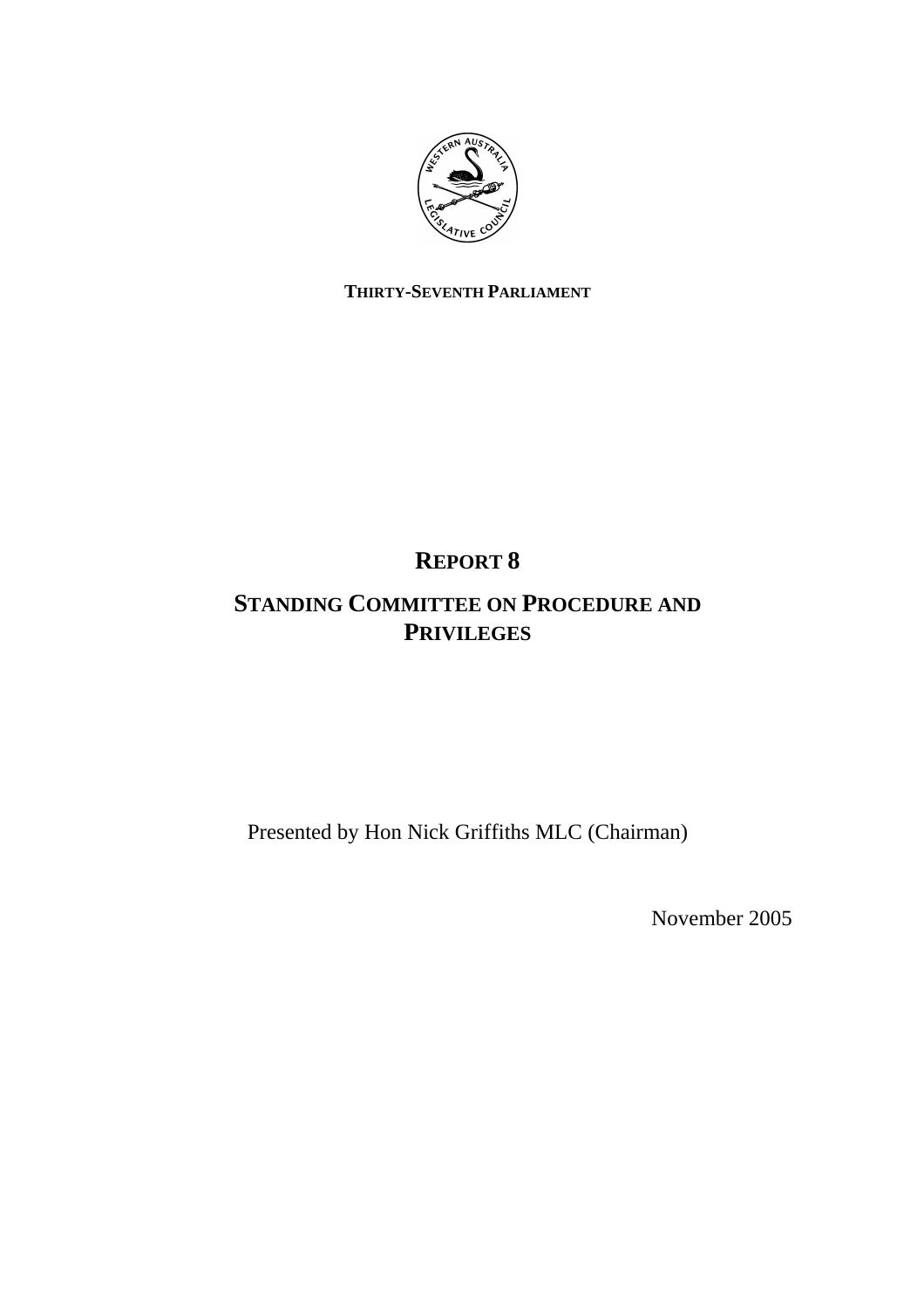## **STANDING COMMITTEE ON PROCEDURE AND PRIVILEGES**

## **Date first appointed:** May 24 2001

#### **Terms of Reference:**

The following is an extract from Schedule 1 of the Legislative Council Standing Orders:

## "6**. Procedure and Privileges Committee**

- 6.1 A *Procedure and Privileges Committee* is established.
- 6.2 The Committee consists of the President and the Chairman of Committees, the Deputy Chairmen of Committees (all *ex officio*), and any members co-opted by the Committee whether generally or in relation to a particular matter. The President is the Chairman, and the Chairman of Committees is the Deputy Chairman, of the Committee.
- 6.3 With any necessary modifications, SO 326A applies to a co-opted member.
- 6.4 The Committee is to keep under review the law and custom of Parliament, the rules of procedure of the House and its committees, and recommend to the House such alterations in that law, custom, or rules that, in its opinion, will assist or improve the proper and orderly transaction of the business of the House or its committees.
- 6.5 Unless otherwise ordered any rule or order under which a matter of privilege stands referred, or is referred, to a committee (however described) for inquiry and report is a reference to the Committee."

#### **Members as at the time of this inquiry:**

Hon Nick Griffiths MLC (Chairman) Hon Simon O'Brien MLC Hon George Cash MLC (Deputy Chairman) Hon Louise Pratt MLC Hon Graham Giffard MLC Hon Ken Travers MLC Hon Ray Halligan MLC Hon Giz Watson MLC (co-opted Member) Hon Murray Criddle MLC (co-opted Member)

#### **Staff as at the time of this inquiry:**

Malcolm Peacock, Acting Clerk of the Legislative Council Mia Betjeman, Clerk Assistant (Committees) Nigel Pratt, Clerk Assistant (House)

#### **Address:**

Parliament House, Perth WA 6000, Telephone (08) 9222 7222 Website: http://www.parliament.wa.gov.au

### **ISBN 1 9208 8658 3**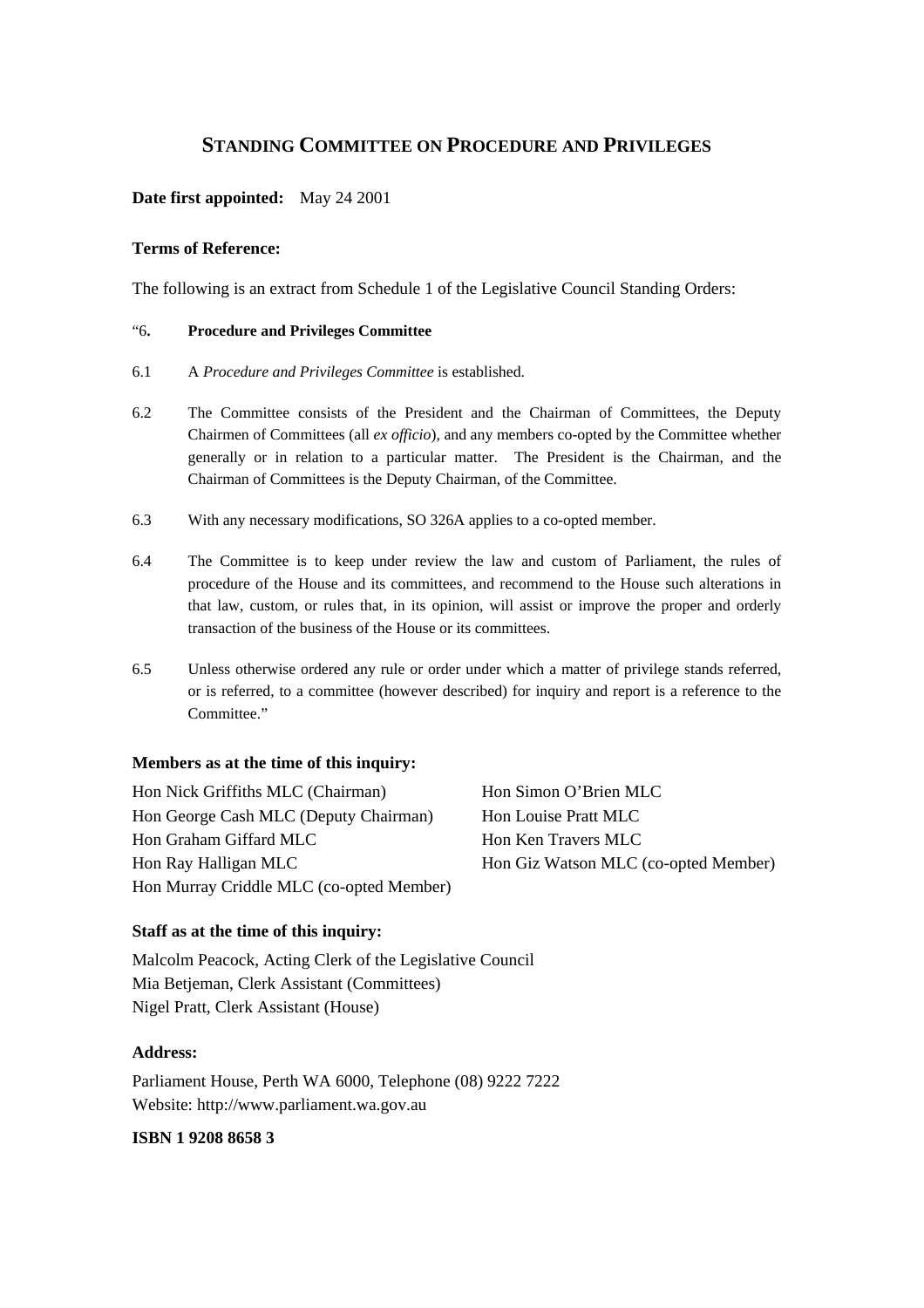| 1              |                                                                      |  |
|----------------|----------------------------------------------------------------------|--|
| 2              | PARLIAMENTARY PRIVILEGE: THE CASE OF BUCHANAN V JENNINGS  1          |  |
|                |                                                                      |  |
|                |                                                                      |  |
|                |                                                                      |  |
|                |                                                                      |  |
|                |                                                                      |  |
|                |                                                                      |  |
| 3              | STANDING ORDER 153(C) - DISALLOWANCE OF REGULATIONS UPON             |  |
|                |                                                                      |  |
|                |                                                                      |  |
|                |                                                                      |  |
|                |                                                                      |  |
|                |                                                                      |  |
|                |                                                                      |  |
|                |                                                                      |  |
| 4              | AMENDMENT TO STANDING ORDER 125A - BUSINESS MANAGEMENT COMMITTEE -   |  |
|                | REFERRALS OF BILLS AND MATTERS TO STANDING COMMITTEES  8             |  |
|                |                                                                      |  |
|                |                                                                      |  |
|                |                                                                      |  |
|                |                                                                      |  |
|                |                                                                      |  |
|                |                                                                      |  |
| 5              |                                                                      |  |
|                |                                                                      |  |
|                |                                                                      |  |
| 6              |                                                                      |  |
|                |                                                                      |  |
|                |                                                                      |  |
| $\overline{7}$ | TITLE OF COMMITTEE CONVENOR AND PRESIDING MEMBER IN COMMITTEE OF THE |  |
|                |                                                                      |  |
|                |                                                                      |  |
|                |                                                                      |  |
| 8              |                                                                      |  |
|                |                                                                      |  |

## **CONTENTS**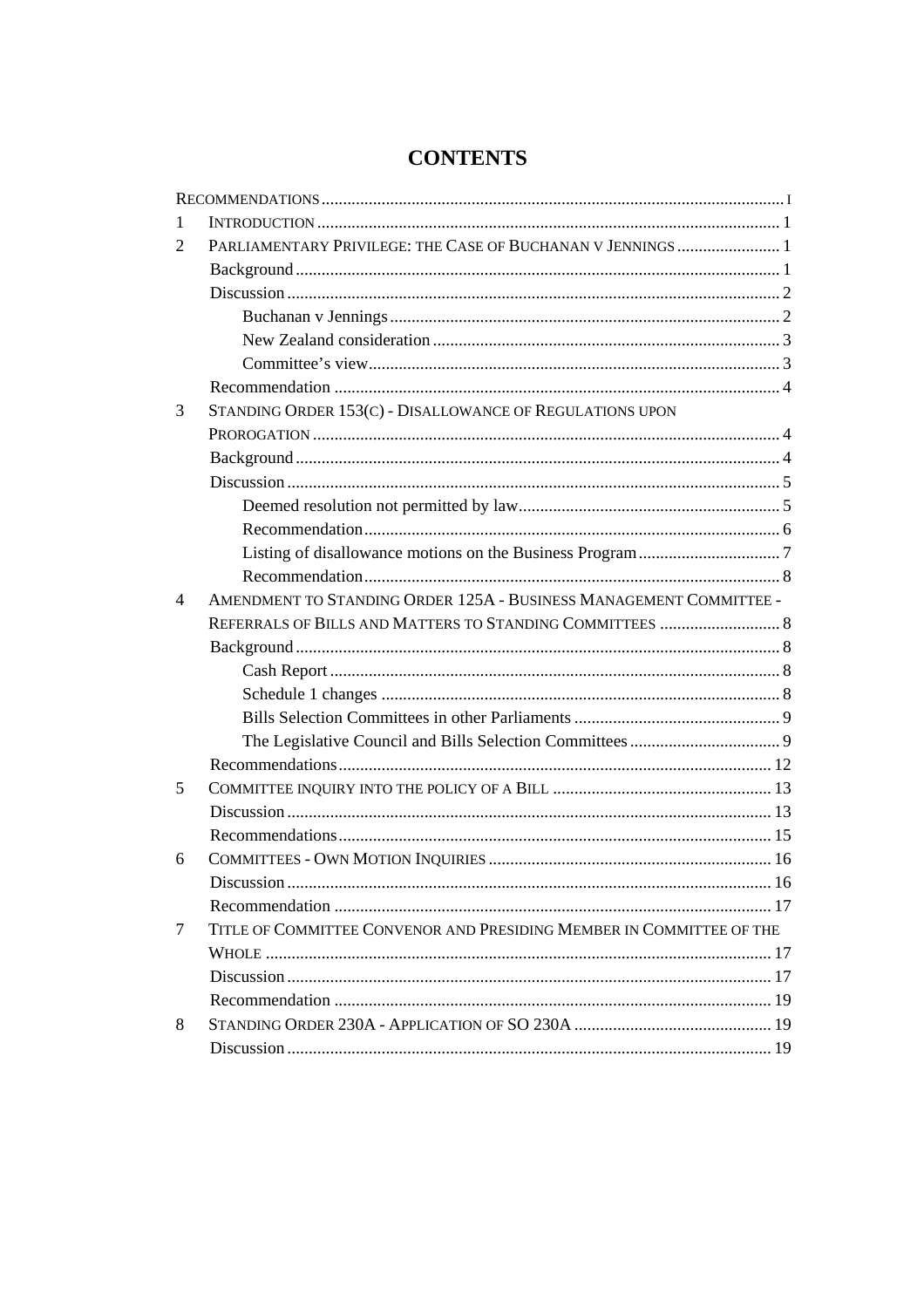| 9  | STANDING ORDER 230A - STAGE OF REFERRAL OF UNIFORM LEGISLATION AND  |  |
|----|---------------------------------------------------------------------|--|
|    |                                                                     |  |
|    |                                                                     |  |
|    |                                                                     |  |
|    | Special Report Recommendation 1 - referral of uniform legislation21 |  |
|    |                                                                     |  |
|    |                                                                     |  |
|    |                                                                     |  |
| 10 |                                                                     |  |
|    |                                                                     |  |
|    |                                                                     |  |
| 11 |                                                                     |  |
|    |                                                                     |  |
|    |                                                                     |  |
|    |                                                                     |  |
|    | APPENDIX 2 : SCHEDULE 1 AMENDMENTS CONSEQUENTIAL UPON               |  |
|    | APPENDIX 3 : SO 230A - GUIDELINES ON THE PRACTICE ON BILLS          |  |
|    |                                                                     |  |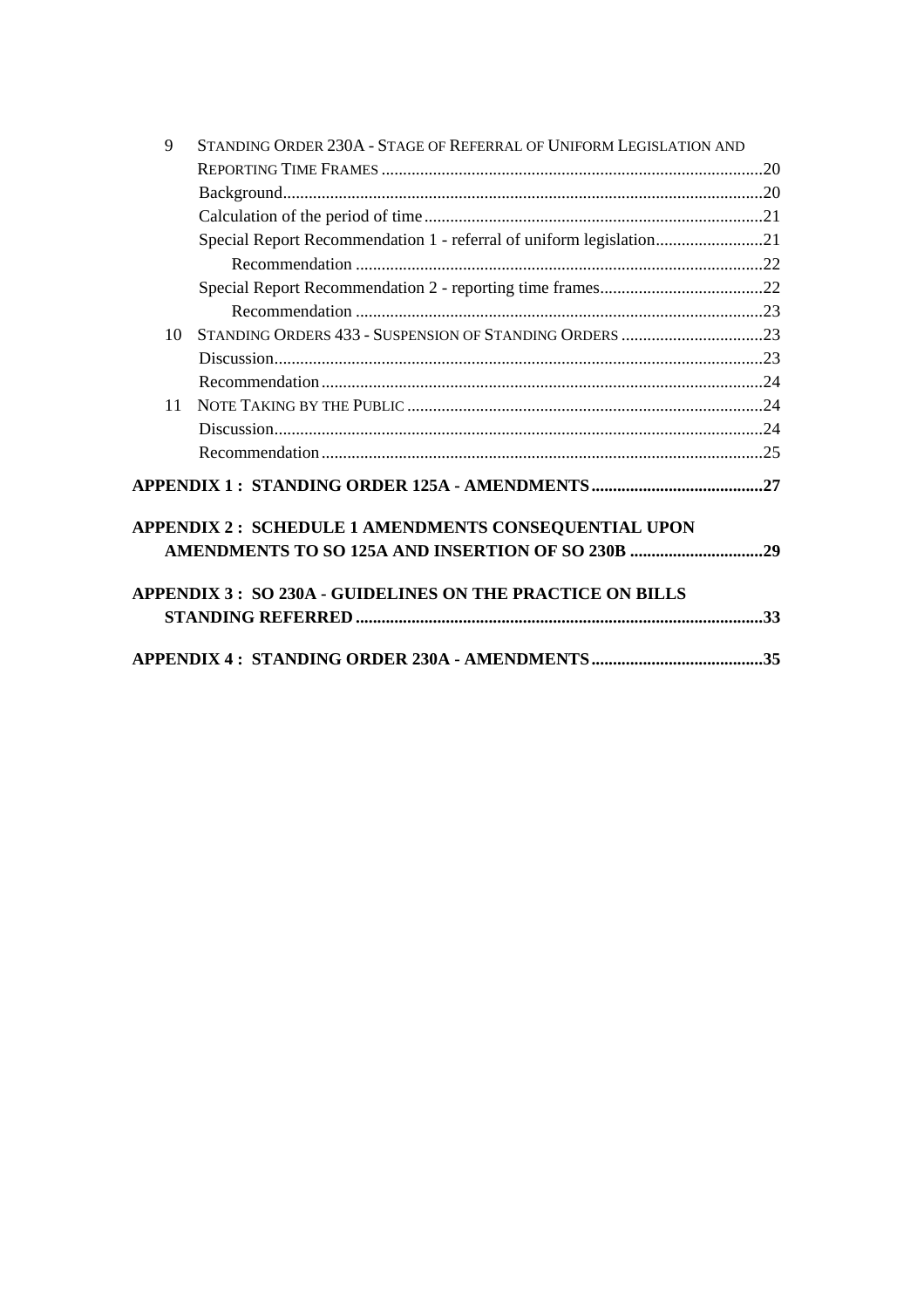## **RECOMMENDATIONS FOR THE EIGHTH REPORT OF THE STANDING COMMITTEE ON PROCEDURE AND PRIVILEGES**

#### **RECOMMENDATIONS**

1 Recommendations are grouped as they appear in the text at the page number indicated:

Page 4

**Recommendation 1: The Committee draws to the attention of Members the implications of the case of** *Buchanan v Jennings* **in relation to "effective repetition" and parliamentary privilege. The Committee recommends that Members be mindful of the fact that they may not be covered by parliamentary privilege when making comment outside of the House and its committees in relation to matters canvassed in parliamentary proceedings.** 

#### Page 6

**Recommendation 2: The Committee recommends that SO 153 be amended by deleting paragraph (c) and inserting instead -** 

- $\epsilon$
- (c) Where:
	- (i) at the expiration of 10 sitting days (exclusive of the day on which the motion was first moved); or
	- (ii) on the proposed last sitting day prior to a general election,

the question remains unresolved, then, in case (i) the question shall be put and determined without further adjournment on the next succeeding sitting day, and in case (ii) the question shall be put and determined without further adjournment on that last sitting day*.*

".

#### Page 8

**Recommendation 3: The Committee recommends that the House return to its former practice of listing on the** *Business Program* **all disallowance motions that have moved**  *pro forma* **under SO 152(b) so as to adhere to the requirement of SO 153(a).**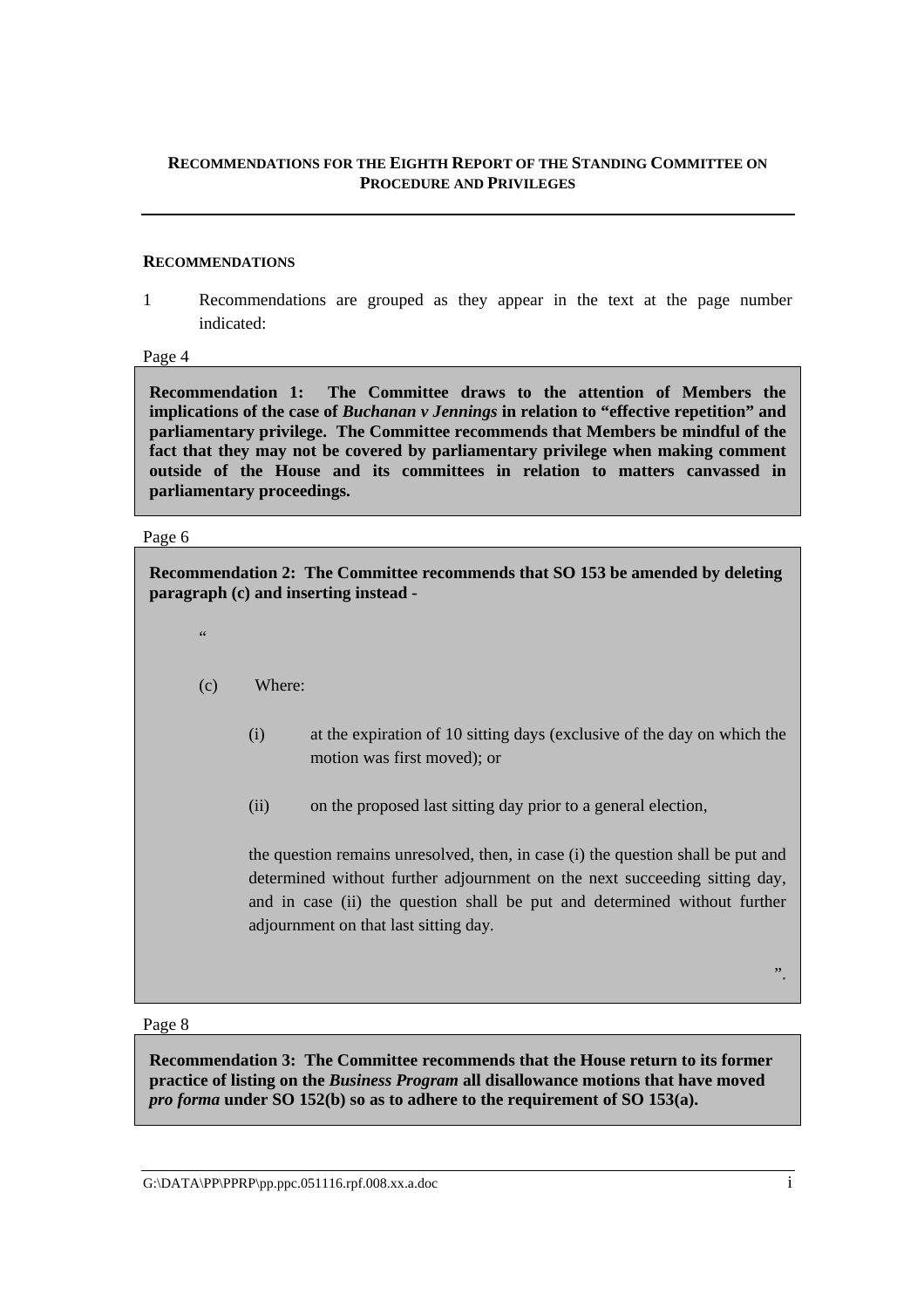**Recommendation 4: The Committee recommends that SO 125A be amended in the following manner -**  1. Subclause (1) - To insert after "order" -  $"$  :  $(a)$  ". 2. Subclause (1) - To insert after "invite" - " ; and (b) "**party**" means the political party in Government; the political party in official Opposition; any other political party represented in the House and any Independent Member of the House ". 3. After subclause (3) - To insert - "

- (4) Where a standing committee's terms of reference allow, the Committee may refer a Bill or other matter to that standing committee (other than a joint committee) for inquiry and report to the House. Unless otherwise ordered or specified by the Committee:
	- (a) a committee is to report to the House on the first sitting day following 42 days after the referral (exclusive of the referral day); and
	- (b) the referral of a Bill results in its discharge from the Notice Paper.

## (5) A motion for a referral under subclause (4) may only pass in the affirmative: (a) if all parties are represented at the relevant meeting and there is no

- (b) if a party is not represented at the relevant meeting, the party has provided written notice to the Committee agreeing to the proposed referral and its terms.
- (6) Where a referral has been made under subclause (4), the Leader of the House is to inform the House of the referral within 2 sitting days and the referral is then to be published on the Notice Paper.

[Clerks' amendment: change existing subclause "(4)" to "(7)"].

dissent; or

".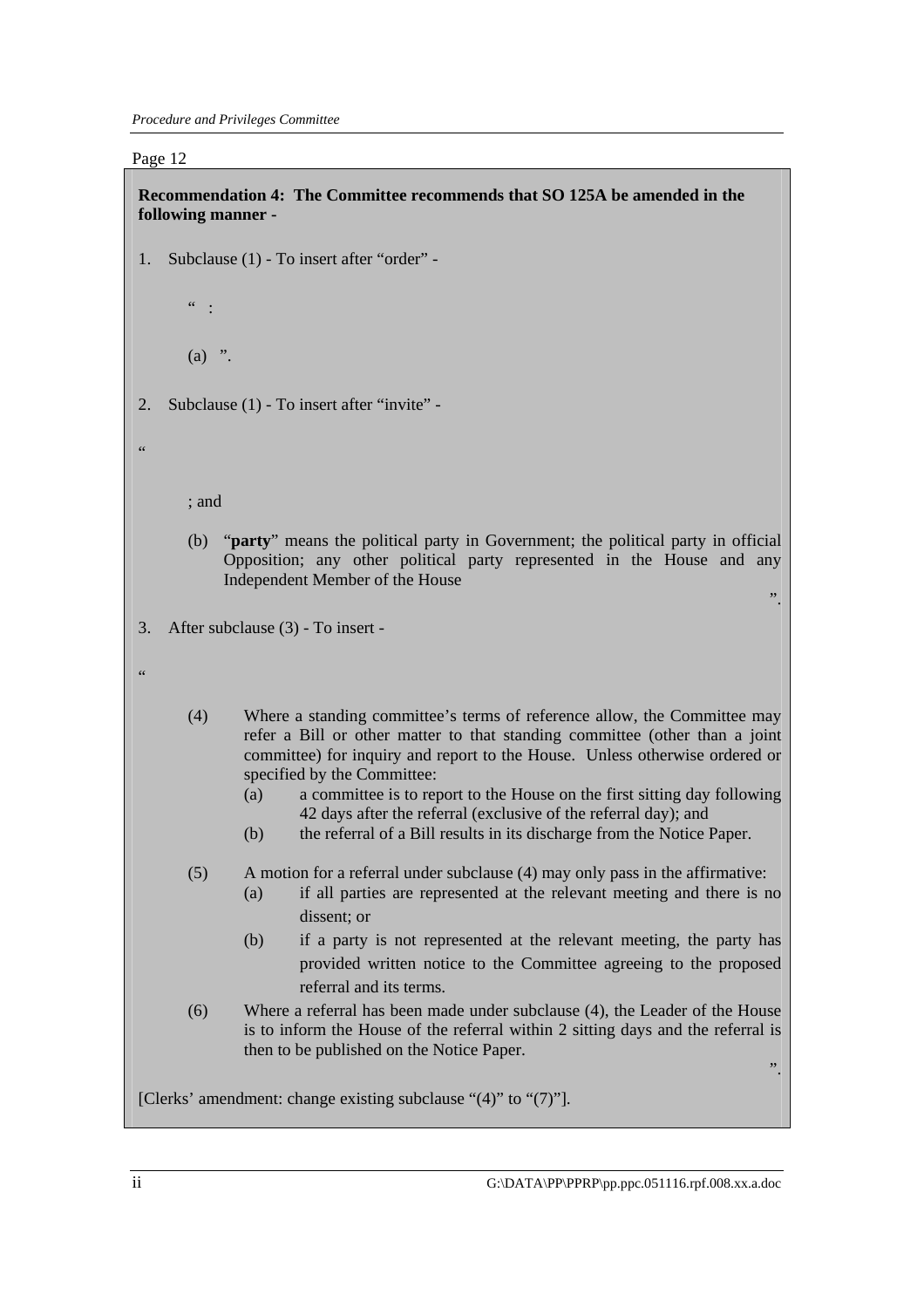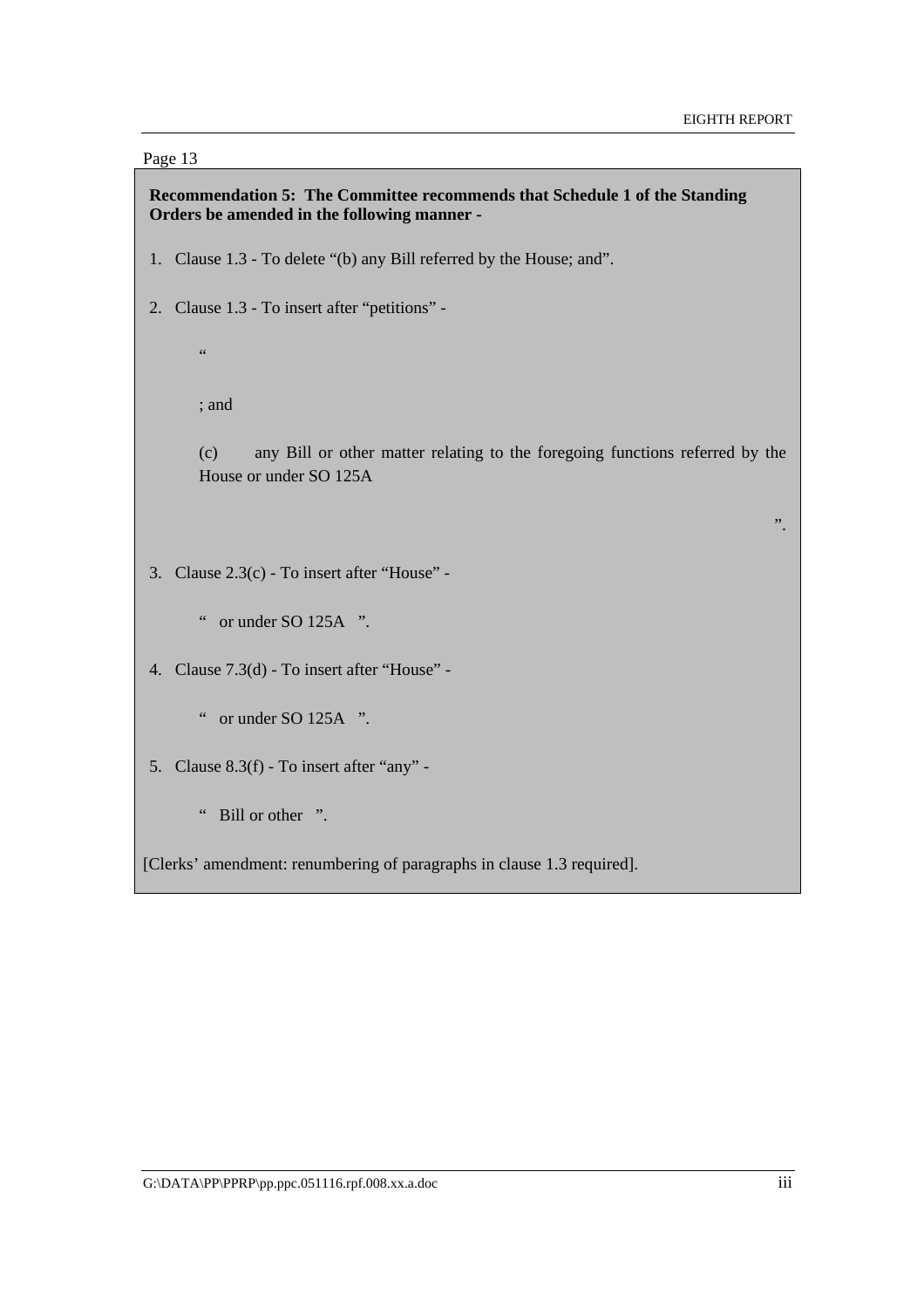*Procedure and Privileges Committee* 

Page 15

**Recommendation 6: The Committee recommends that the Standing Orders be amended in the following manner -** 

After SO 230A to insert a new standing order as follows -

## **"Inquiry into policy of a bill**

230B Unless otherwise ordered, a standing committee is not to inquire into the policy of a bill.

Page 16

**Recommendation 7: The Committee recommends that SO 230A be amended in the following manner -** 

To delete subclause (5).

Page 16

**Recommendation 8: The Committee recommends that Schedule 1, clause 4 of the Standing Orders be amended in the following manner -** 

To delete subclauses 4.4(a) and 4.5.

[Clerks' amendment: deletion of "(b)" in clause 4.4 required].

".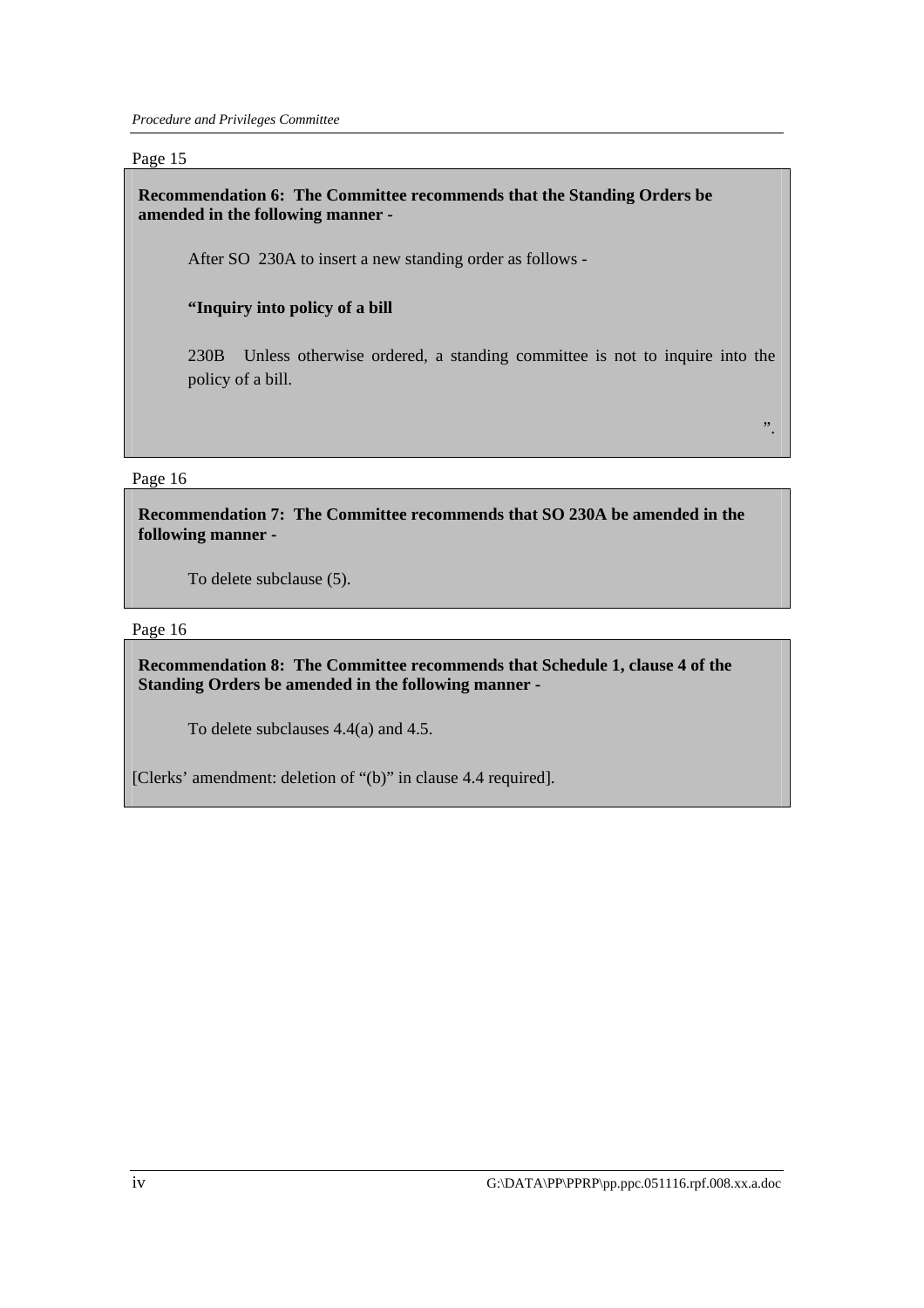## **Recommendation 9: The Committee recommends that the Standing Orders be amended in the following manner -**

After SO 324 to insert a new standing order as follows -

 $\overline{\mathbf{G}}$ 

#### **Reporting of resolution to commence own motion inquiry**

325. Where a committee initiates an inquiry of its own motion, notice of that inquiry shall be reported to the House within 2 sitting days of the committee's resolution.

".

#### Page 19

 $\epsilon$ 

**Recommendation 10: The Committee recommends that SO 3 be amended in the following manner -** 

To insert after the definition of " "Bell" or "Bells" " the following definition -

"Chairman" includes the term 'Chairwoman', 'Chairperson', or 'Chair'.

".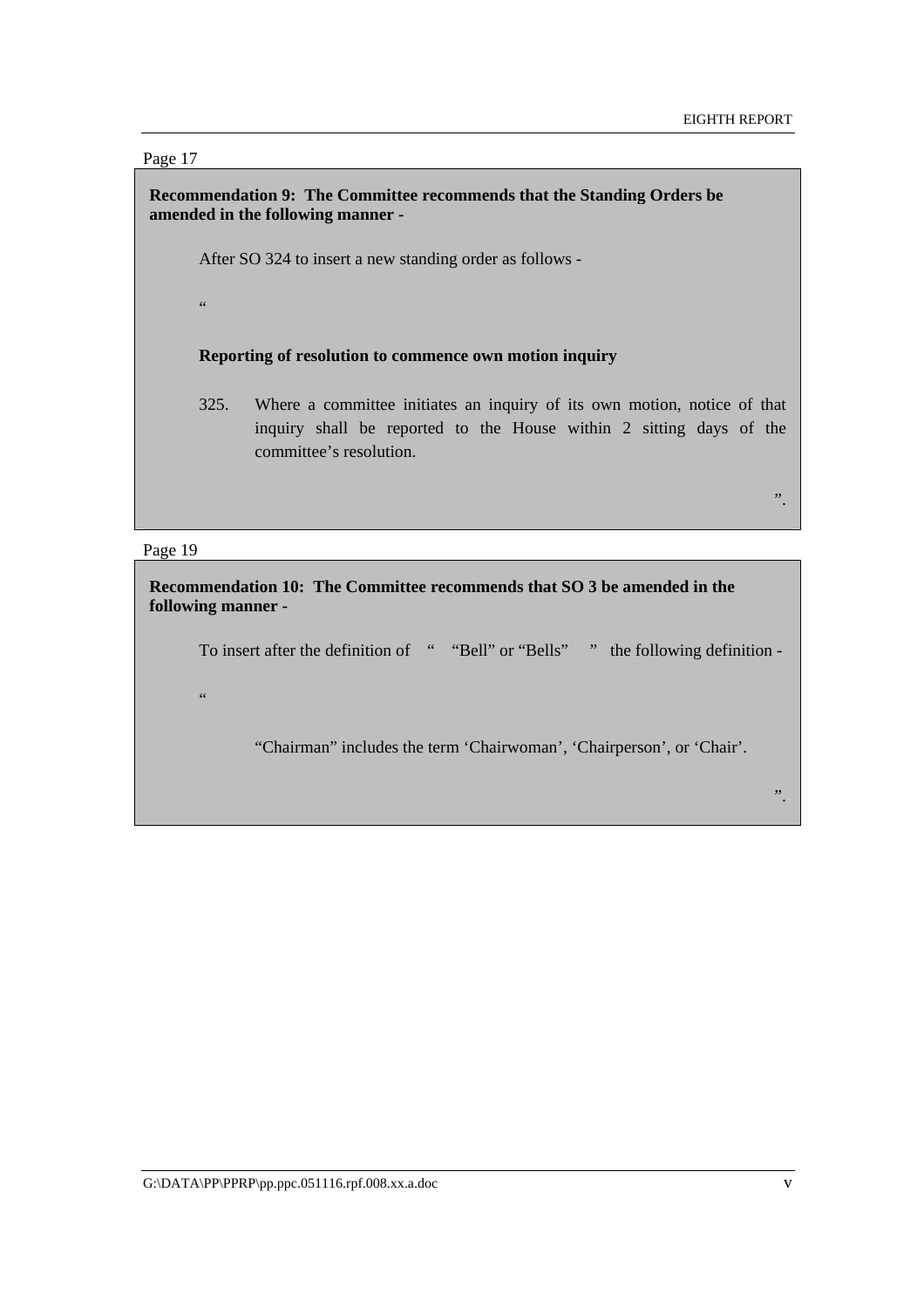**Recommendation 11: The Committee recommends that SO 230A be amended to provide that uniform legislation stands referred at the conclusion of the second reading speech of the Minister or Member in charge and to clarify the calculation of the period of time.** 

To effect this recommendation SO 230A should be amended as follows -

1. SO 230A(2)

To delete - ", or commence where SO 230(b) applies,".

To delete - "Bill's first reading" and insert instead -

" adjournment (exclusive of that day) ".

2. SO 230A(3)

To delete - "when read a first time".

To insert after "Committee" -

 $\epsilon$   $\epsilon$ 

at the conclusion of the second reading speech of the Minister or Member in charge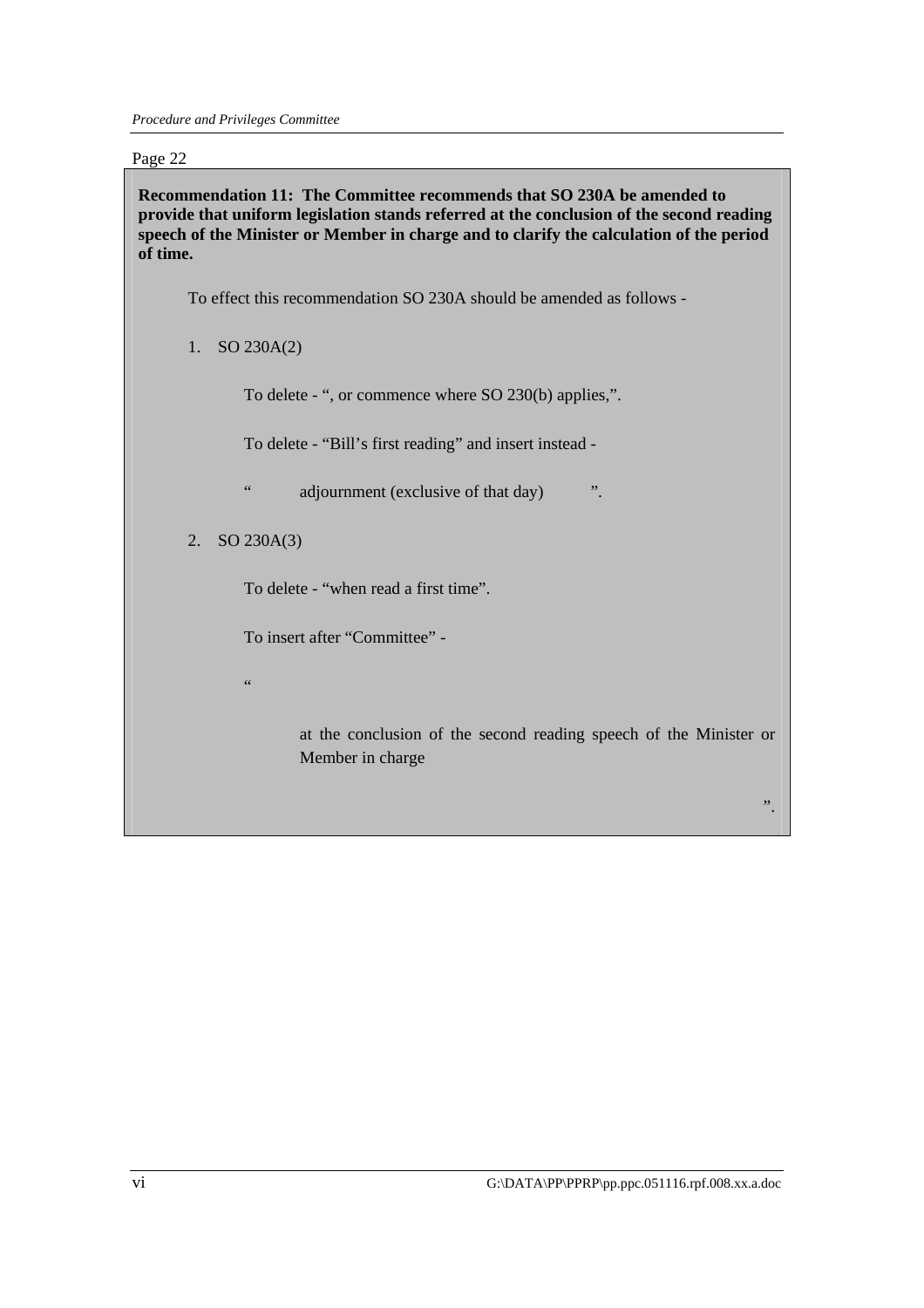## **Recommendation 12: The Committee recommends that SO 230A(4) be amended to alter the period of referral and to clarify the calculation of the period of time.**

To effect this recommendation SO 230A(4) should be amended as follows -

To delete - "30 days of the day of the reference" and insert instead -

 $\epsilon$ 

the first sitting day following 42 days after the referral (exclusive of the referral day)

".

#### Page 24

**Recommendation 13: The Committee recommends that SO 433 be amended by deleting "***In cases which in the opinion of the President are of urgent necessity***".** 

Page 25

**Recommendation 14: The Committee endorses a change in the custom of the House and its committees to allow members of the public who are attending proceedings to take notes in a discrete manner so long as it does not disrupt proceedings.**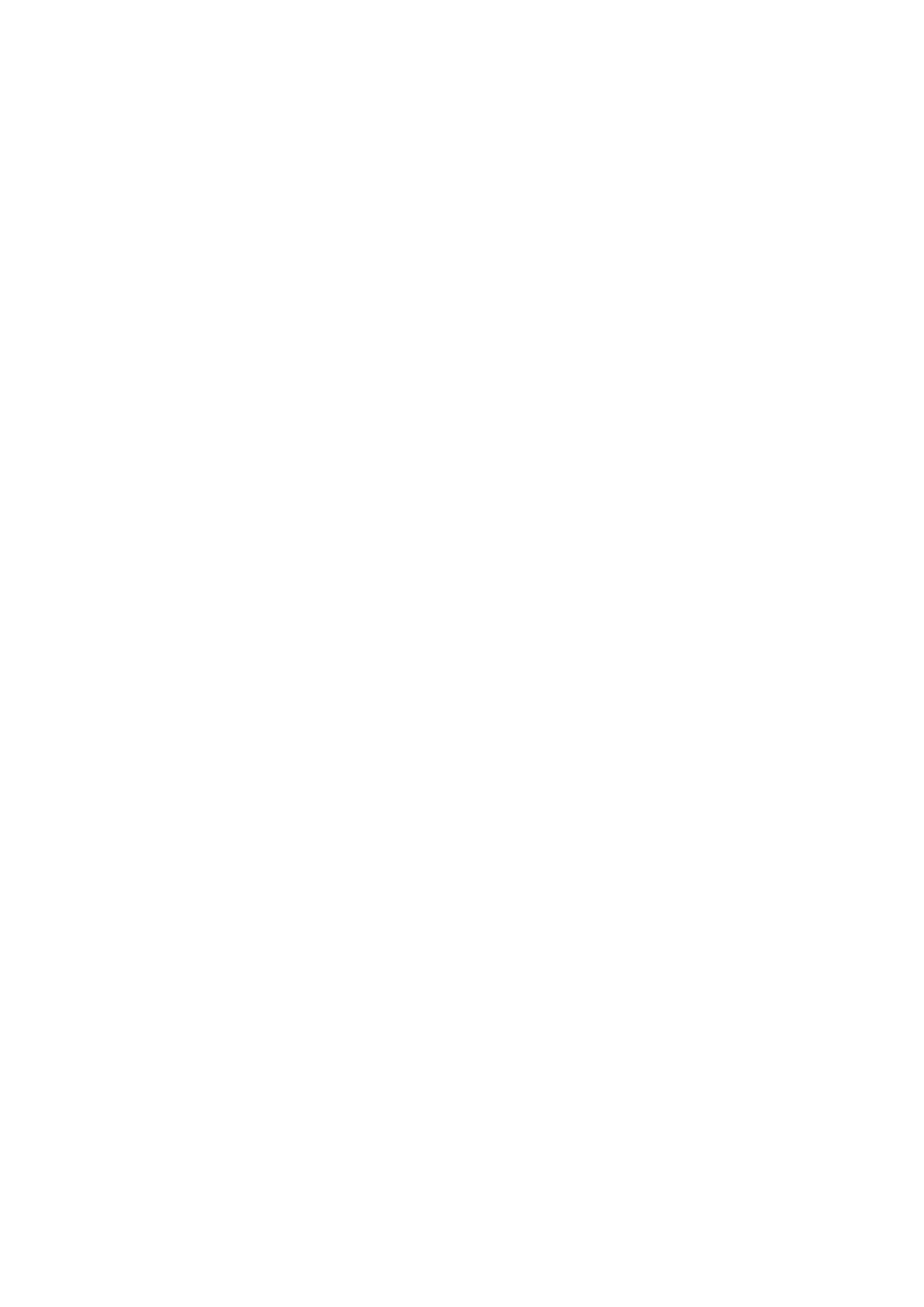## **1 INTRODUCTION**

- 1.1 The *Procedure and Privileges Committee* (**Committee**) was first appointed by the Legislative Council (**Council** or **House**) on May 24 2001.
- 1.2 During the Thirty-Seventh Parliament the Committee first met on August 31 2005. At that meeting Hons Murray Criddle and Giz Watson MLCs were appointed as co-opted Members.
- 1.3 The Committee has met on three occasions to progress a number of matters that arose out of:
	- a) the Committee's standing mandate to keep under review the law and custom of Parliament, the rules of procedure of the House and its committees, and recommend to the House such alterations in that law, custom, or rules that, in its opinion, will assist or improve the proper and orderly transaction of the business of the House or its committees;
	- b) the referral of the May 2005 report of the Chairman of Committees (**Cash Report**);<sup>1</sup> and
	- c) matters drawn to the Committee's attention during debate in the House.
- 1.4 The Committee's inquiries and recommendations to date are presented in this first report for the Thirty-Seventh Parliament.

## **2 PARLIAMENTARY PRIVILEGE: THE CASE OF BUCHANAN V JENNINGS**

## **Background**

- 2.1 The principal immunity afforded by parliamentary privilege is the freedom of parliamentary debates and proceedings from question and impeachment in the courts, the most significant effect of which is that Members of Parliament cannot be sued or prosecuted for anything they say in debate in the House.
- 2.2 Conversely, Members who repeat their remarks outside the House, as Members may be challenged to do from time to time, enjoy no legal protection against defamation or any other liability. The protection afforded to Members and participants in parliamentary proceedings by the operation of parliamentary privilege and Article 9 of

<sup>1</sup> Western Australia, Legislative Council, Hon George Cash MLC, *Reflections on the Legislative Council Committee System and its Operations During the Thirty-Sixth Parliament: Discussions with the Chairs and Deputy Chairs of Parliamentary Committee* (**Cash Report**), Tabled paper 367, May 19 2005.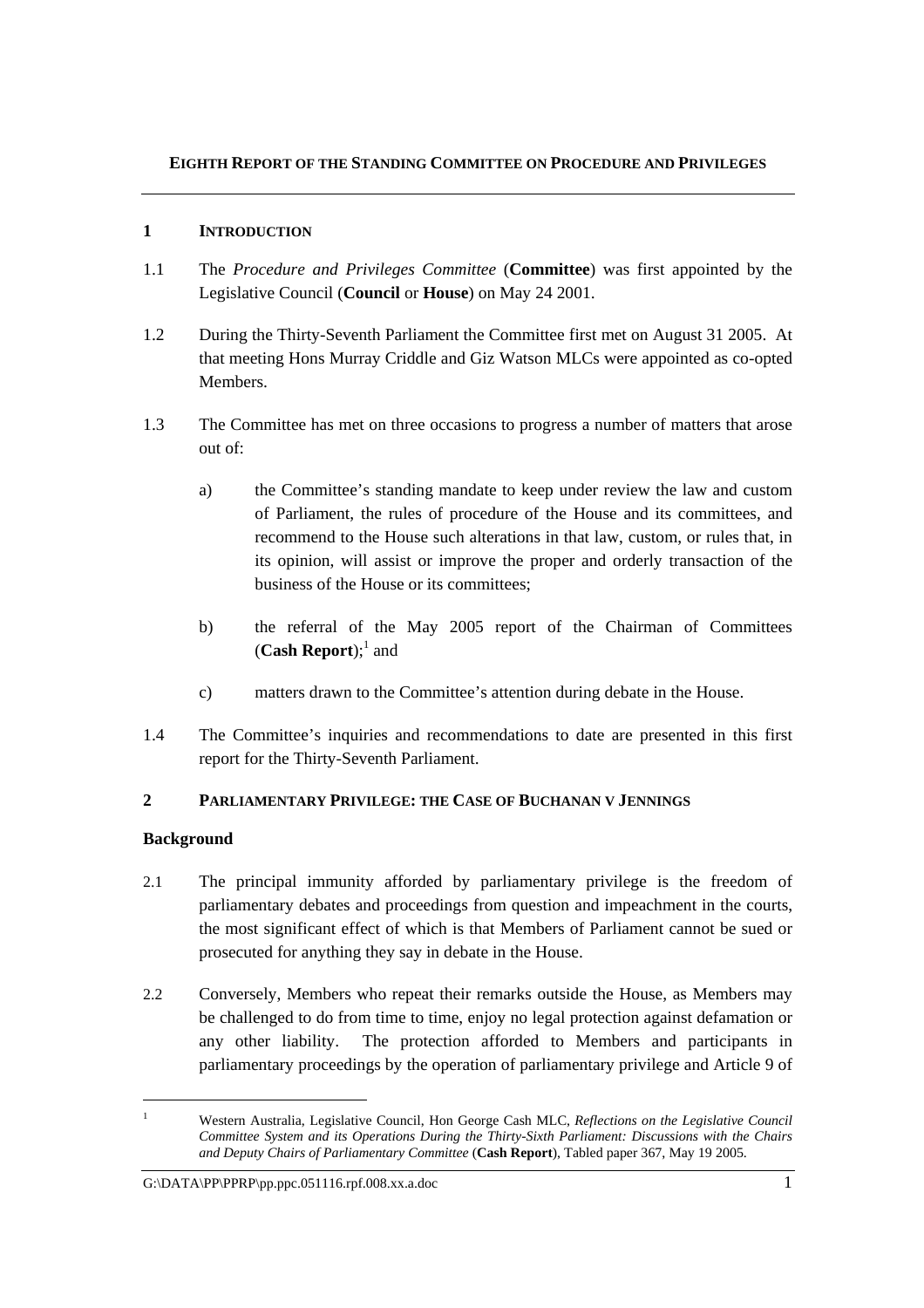the *Bill of Rights 1689<sup>2</sup>* has been considerably affected by the 2005 Privy Council decision in *Buchanan v Jennings.*<sup>3</sup>

- 2.3 The principal question in *Buchanan v Jennings* was whether a Member of Parliament may be held liable in defamation if the Member makes a defamatory statement in the House - a statement that is protected by absolute privilege - and later affirms the statement (but without repeating it) on an occasion which is not protected by privilege. The majority of the New Zealand Court of Appeal and a unanimous Privy Council held that a Member may be held liable in defamation in those circumstances.
- 2.4 The Attorney General, Hon Jim McGinty MLA forwarded advice from the Solicitor General dated April 14 2005 to the former President Hon John Cowdell in relation to the case. That advice, reports of the New Zealand Parliament in relation to the case and implications of the case for parliamentary privilege were considered by the Committee.

## **Discussion**

## *Buchanan v Jennings*

- 2.5 The case concerned a defamation action brought against Mr Owen Jennings, a Member of the New Zealand House of Representatives at the time, for a comment he had allegedly effectively repeated outside the House. In the course of debate in the House in late 1997, the Member had criticised activities of the New Zealand Work Board, in particular the actions of an employee relating to arranging some sponsorship. In February 1998 the Member renewed his criticism of the Board without repeating his allegations against the employee. However the Member was reported by a journalist as stating in an interview that "*he did not resile from his claim about the official's relationship*".
- 2.6 In the defamation action against the Member the plaintiff alleged that in the interview the Member has "*adopted, repeated and confirmed as true*" what the Member had said earlier in the House (although the Member had not *actually* repeated the statement). This became known (as the litigation proceeded) as the principle of "effective repetition" and has been examined in previous Australian cases.
- 2.7 The New Zealand Court of Appeal held that freedom of speech in debate was not infringed when a Member was sued on later unprivileged statements which either affirmed or effectively repeated earlier parliamentary remarks. The Court held that this was so even where a record of those parliamentary statements was essential in

<sup>2</sup> Article 9 of the *Bill of Rights 1689* provides "*That the freedom of speech, and debates or proceedings in Parliament, ought not to be impeached or questioned in any court or place out of Parliament".*

<sup>3</sup> [2005] 1 AC 115.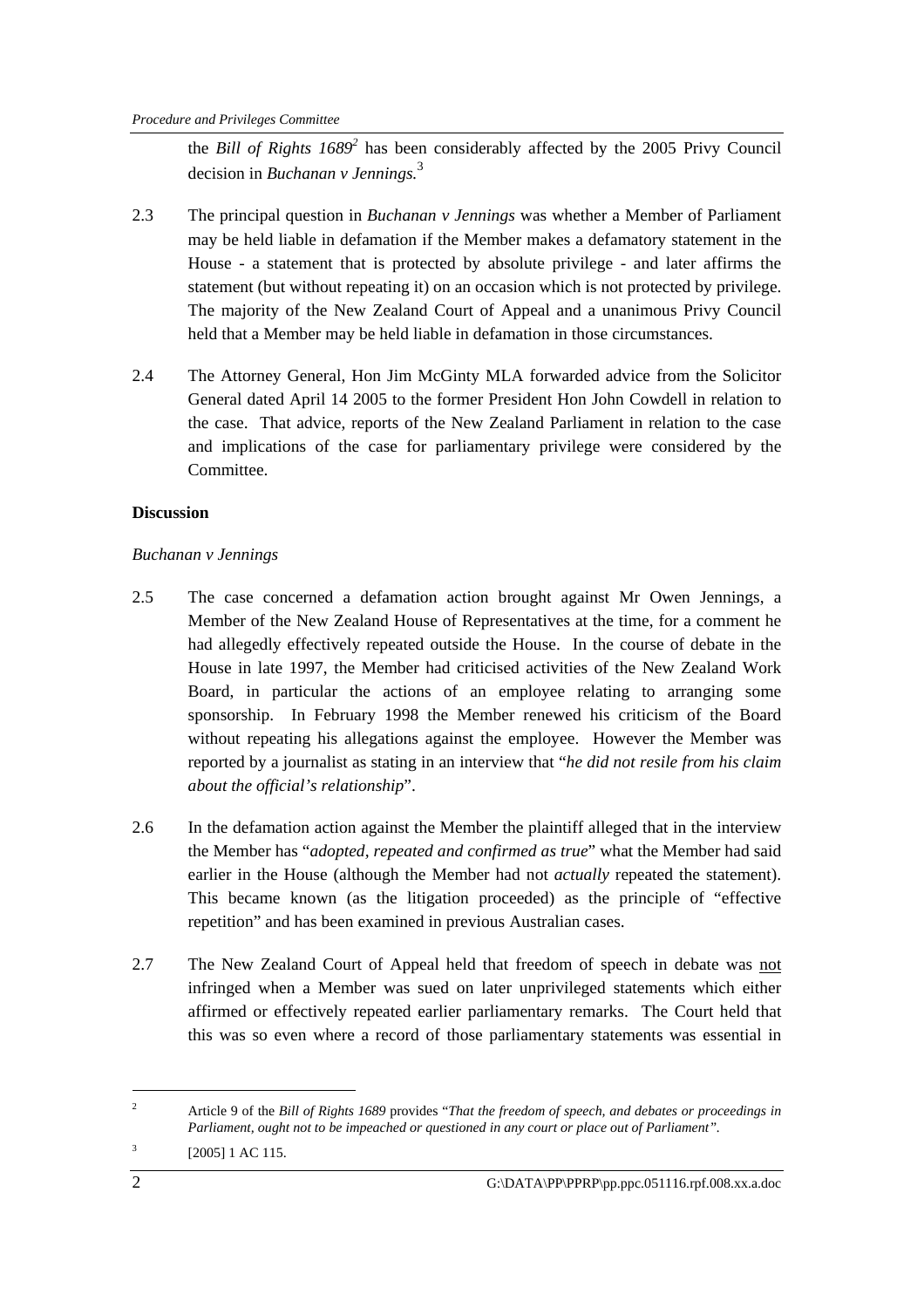order to give meaning to the statements made outside the House. The decision was upheld by the Privy Council.

### *New Zealand consideration*

- 2.8 The matter was considered by the Privileges Committee of the New Zealand House of Representatives (New Zealand Privileges Committee).<sup>4</sup> It considered that the effective repetition principle did involve courts in examining and making judgments on parliamentary proceedings, thereby endangering the principle of mutual restraint between the courts and the legislature whereby one does not interfere in the work of the other.
- 2.9 The New Zealand Privileges Committee noted that the effective repetition principle would adversely affect the willingness of Members and witnesses to contribute to parliamentary proceedings and would have a *"potentially 'chilling effect' on public debate, whereby members and witnesses are reluctant to submit themselves to subsequent interviews for fear of losing their parliamentary immunity."*<sup>5</sup>
- 2.10 The New Zealand Privileges Committee considered four broad approaches for legislation to deal with the court decision. It recommended that relevant New Zealand legislation be amended to provide that no person may incur liability for making a statement that affirms, adopts or endorses statements made in proceedings in Parliament where the statement would not, but for the proceedings in Parliament, give rise to liability.

#### *Committee's view*

- 2.11 The Committee is concerned about the implications of the case on freedom of speech and parliamentary privilege in Western Australia for both Members and participants in parliamentary proceedings, such as witnesses. The Committee endorsed the approach taken by the New Zealand Privileges Committee.
- 2.12 On September 9 2005 the President wrote to the Attorney General advising of the Committee's resolution that the following amendment to the law be considered -

*no person may incur criminal or civil liability for making any oral or written statement that affirms, adopts or endorses words written or spoken in proceedings in Parliament where the oral or written statement would not, but for the proceedings in Parliament, give rise to criminal or civil liability.* 

<sup>4</sup> New Zealand, House of Representatives, Privileges Committee, Report 1.17G, *Question of privilege referred 21 July 1998 concerning Buchanan v Jennings,* May 2005.

<sup>5</sup> Ibid, p5.

G: $\Delta\text{PPRP}\$ PPRP\pp.ppc.051116.rpf.008.xx.a.doc 3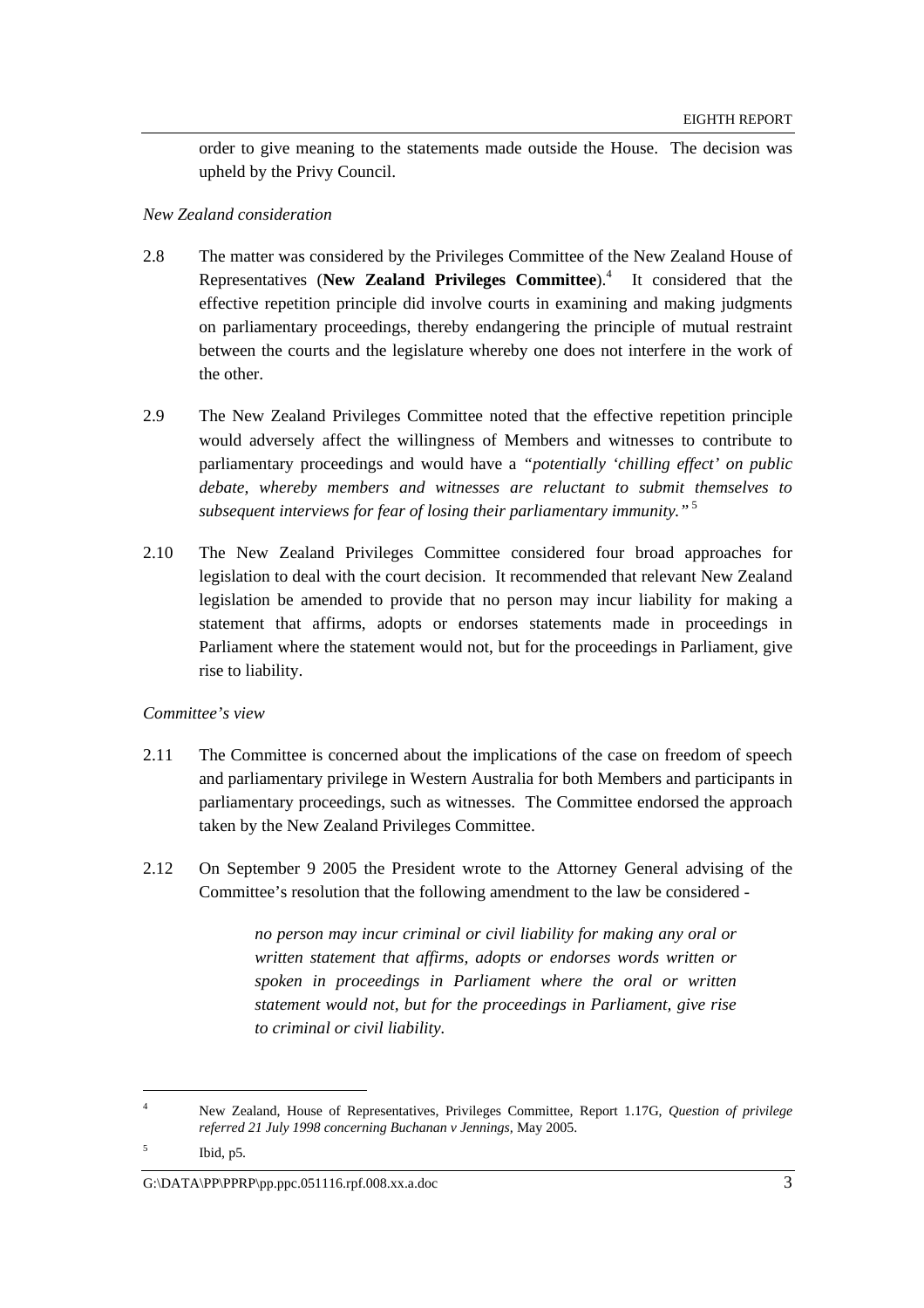#### 2.13 As at November 10 2005 the Committee awaits a response.

### **Recommendation**

**Recommendation 1: The Committee draws to the attention of Members the implications of the case of** *Buchanan v Jennings* **in relation to "effective repetition" and parliamentary privilege. The Committee recommends that Members be mindful of the fact that they may not be covered by parliamentary privilege when making comment outside of the House and its committees in relation to matters canvassed in parliamentary proceedings.** 

#### **3 STANDING ORDER 153(C) - DISALLOWANCE OF REGULATIONS UPON PROROGATION**

## **Background**

- 3.1 Standing order 153(c) provides for the deemed passing of a resolution of the House disallowing an instrument upon prorogation.
- 3.2 The deeming provision was inserted to avoid a situation in which prorogation prevented a disallowance motion from being resolved in the current session or revived in the next session or Parliament. This would occur where a disallowance motion had not moved, or had been moved, but the question had not been resolved prior to the House being prorogued. The *Interpretation Act 1984* provides for notice of a disallowance motion to be given within 14 sitting days after the instrument is tabled. This 14 day period may extend into the next session or new Parliament following prorogation. However, if notice had been given in one session and the 14 day period had expired prior to prorogation of that session, the opportunity to give notice of a motion to disallow in a subsequent session or Parliament would be lost.
- 3.3 The deeming provision in SO 153(c) is a procedural device to encourage resolution of a disallowance motion by debate in the House. This is because a failure to deal with the motion results in the motion being deemed to have passed in the affirmative on prorogation and the instrument disallowed by operation of section 42(2) of the *Interpretation Act 1984*.
- 3.4 In the period since the proclamation of the *Interpretation Act 1984*, the Office of Parliamentary Counsel<sup>6</sup>, the (then) Crown Solicitor's Office<sup>7</sup> and the Solicitor General<sup>8</sup> have at various times questioned the validity of the deeming provision contained in SO 153(c).

<sup>6</sup> Letter from Parliamentary Counsel to the Attorney General dated November 9 1984.

<sup>7</sup> Opinions of the (then) Crown Solicitor's Office to Department of Local Government and Regional Development dated November 9 1999 and June 6 2000 (both provided to the *Joint Standing Committee on Delegated Legislation*).

<sup>8</sup> Opinion of the Solicitor General to Clerk of the Legislative Assembly dated June 27 2005.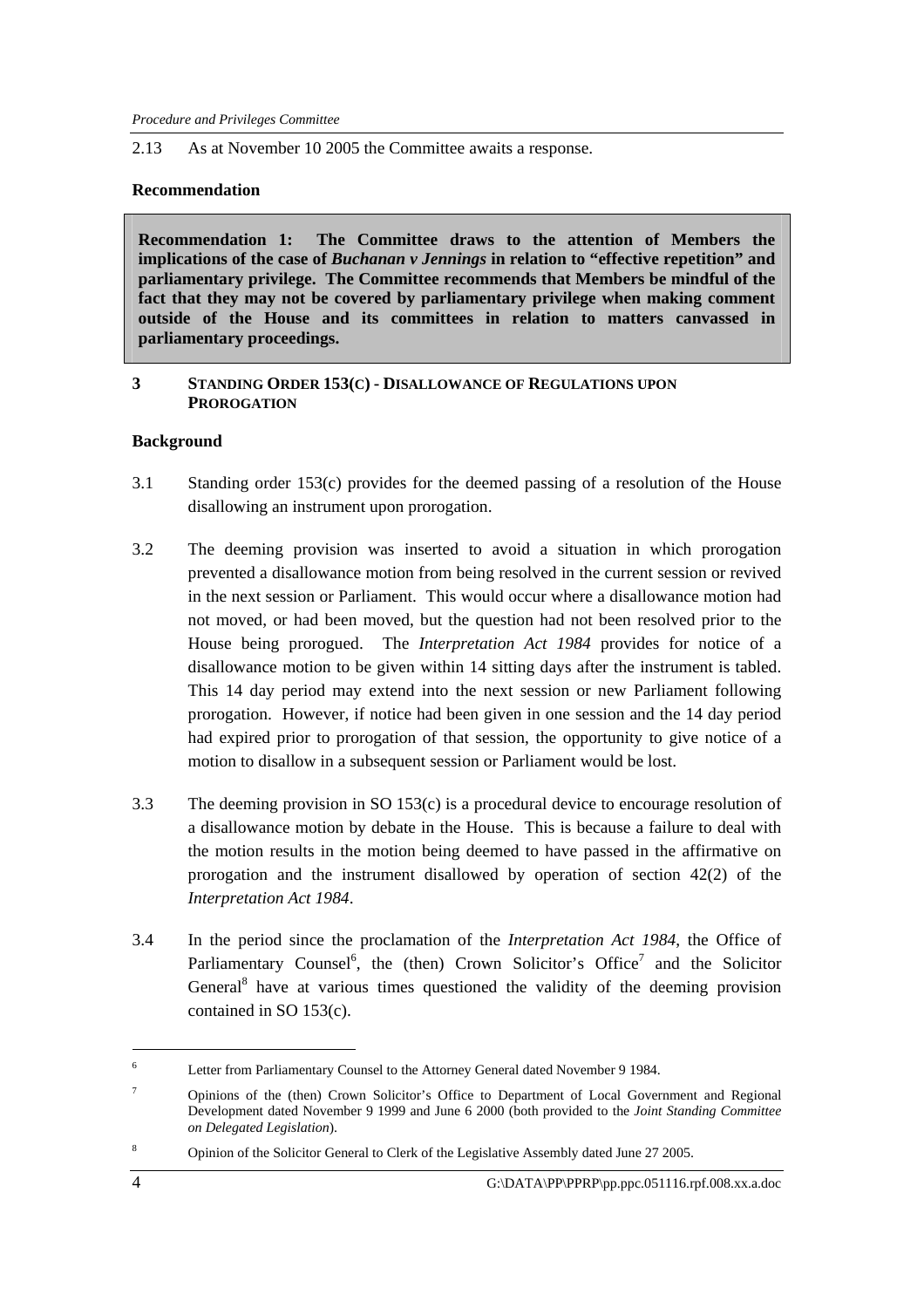3.5 The most recent view is contained in an opinion of the Solicitor General, Robert Meadows QC dated June 27 2005 which concluded that SO 153(c) was invalid as being inconsistent with section 42(2) of the *Interpretation Act 1984*. The Solicitor General argued that the reference in section 42(2) of the *Interpretation Act 1984* to a House of Parliament passing a resolution disallowing an instrument implied a requirement that an actual vote of the Members present and voting occurred. A purported disallowance by deeming a resolution passed when prorogation occurred was, in the Solicitor General's opinion, of no legal effect. As a result, an instrument purportedly disallowed by the Council would remain in force.

## **Discussion**

- 3.6 One of the privileges of the House is that it has exclusive cognisance to regulate its own proceedings. It has the power to make standing orders for the "*regulation and orderly conduct of their proceedings and the despatch of business*" under section 34 of the *Constitution Act 1889*. The House has exercised these powers by absolute majority in providing for SO 153(c). However, the Committee acknowledges that standing orders do not have legislative effect and to the extent that they are inconsistent with the existing law, will be invalid.
- 3.7 The resolution of this matter turns on whether a standing order that deems a resolution to pass in the affirmative on the happening of an external event, without an actual vote of Members present in the House, is permitted by law. The Committee has concluded, for reasons different from those submitted by the Solicitor General, that the deeming provision in SO 153(c) is not permitted by law and invalid.

## *Deemed resolution not permitted by law*

- 3.8 The *Interpretation Act 1984* provides for disallowance in the event that either House "*passes a resolution*" to that effect. The 'question' that an instrument be disallowed (that is, that the motion be agreed to) is formed when the motion moves *pro forma* under SO 152. The motion is agreed to (that is, a resolution is passed) by reason of a deeming provision in SO 153(c) resolving the question in the affirmative upon prorogation.
- 3.9 Due to the House having exclusive cognisance in respect of its own procedures, a House of Parliament, in the absence of a legal requirement to the contrary, could deem a resolution to be passed on the happening of an external event such as prorogation. The Committee was not satisfied that the *Interpretation Act 1984*, of itself, implied such a requirement.
- 3.10 However, an express legal requirement is contained in section 14 of the *Constitution Acts Amendment Act 1899*. Section 14 puts beyond doubt that an actual vote of Members present in the Chamber is a necessary requirement to resolve all questions before the House. Section 14 provides in part: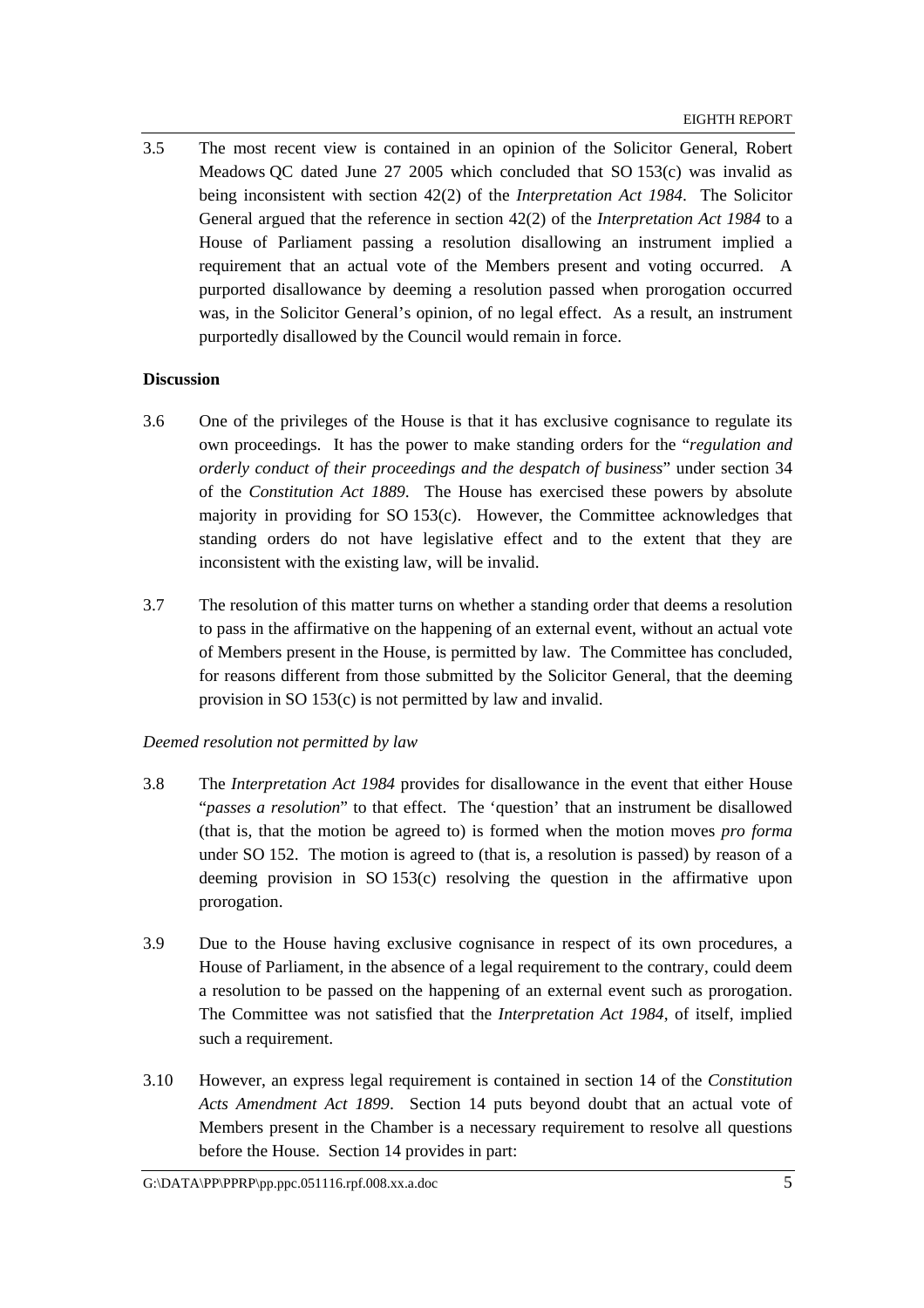## *14. Quorum — division, casting vote*

*The presence of at least one-third of the members of the Legislative Council, exclusive of the President, shall be necessary to constitute a quorum for the despatch of business; and all questions which shall arise in the Legislative Council shall be decided by a majority of votes of the members present, other than the President, and when the votes are equal the President shall have the casting vote:* [Emphasis added].

## *Recommendation*

3.11 As a result of its conclusion, the Committee recommends that SO 153(c) be amended so that it is consistent with the law:

**Recommendation 2: The Committee recommends that SO 153 be amended by deleting paragraph (c) and inserting instead -** 

- "
- (c) Where:
	- (i) at the expiration of 10 sitting days (exclusive of the day on which the motion was first moved); or
	- (ii) on the proposed last sitting day prior to a general election,

the question remains unresolved, then, in case (i) the question shall be put and determined without further adjournment on the next succeeding sitting day, and in case (ii) the question shall be put and determined without further adjournment on that last sitting day*.*

3.12 The above wording merely replaces the deeming provision with a new paragraph (ii). This provides for the question on all disallowance motions listed on the Notice Paper to be put and resolved on the proposed last sitting day before a general election of the Council or Assembly.

- 3.13 This will maintain a degree of certainty as:
	- a) the "proposed last sitting day" can be identified by the published official sitting schedule or by a custom of the House; and

".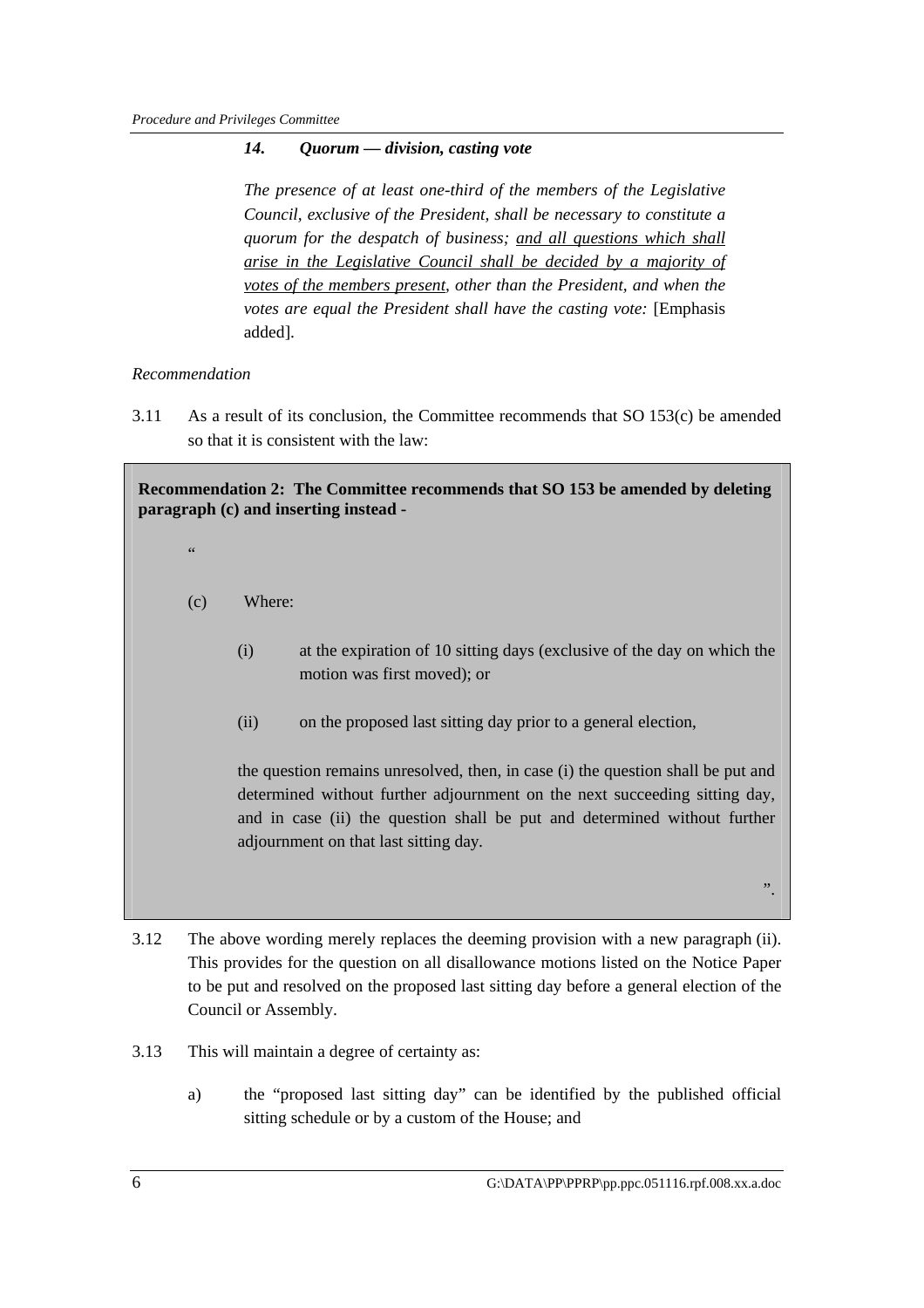b) all disallowance motions would be disposed of by a vote of the House in compliance with section 14 of the *Constitution Acts Amendment Act 1899*. 9

#### *Listing of disallowance motions on the Business Program*

- 3.14 After disallowance motions have moved *pro forma*, SO 153(a) grants them precedence over all other business of the House, other than condolence motions, vote of thanks and leave of absence motions. This is the reason why disallowance motions moved under SO 152 are listed on the Notice Paper as orders of the day before all other orders of the day.
- 3.15 A practice has developed whereby only those disallowance motions where the Standing Orders require that the question be put (that is, on the  $11<sup>th</sup>$  sitting day), or are to be discharged that day, are listed as orders of the day on the *Business Program*. This practice is contrary to the requirement of SO  $153(a)$ . An adherence to the requirement of SO 153(a) would mean that all disallowance motions, once moved, would be listed on the *Business Program* first under orders of the day.
- 3.16 Sessional order 5 provides, amongst other things, that subject to SO 127, orders of the day are to be taken in the order in which they are listed on the *Business Program*. If the Leader of the Government did not wish to deal with disallowance motions listed as orders of the day in priority to other orders of the day, it would require the Leader to move an 'Order of Business' motion seeking to have these orders of the day taken at some other time. This occurs frequently with disallowance motions that are listed on the *Business Program* for debate that day (the 11<sup>th</sup> day).
- 3.17 The rationale behind the priority accorded to disallowance motions by SO 153(a) is to provide the House with an opportunity to deal with a disallowance motion at any time after it has moved *pro forma* and not merely on the  $11<sup>th</sup>$  sitting day. The current practice of omitting disallowance motions from the *Business Program* that have not reached the  $11<sup>th</sup>$  sitting day (other than those to be discharged) prevents the House from voting against an Order of Business motion so as to bring on debate on the disallowance motion. The House may wish to bring on the debate earlier than the  $11<sup>th</sup>$ day if, for example, a prorogation was pending.
- 3.18 The recommended new wording of SO 153(c) provides a requirement to put the question on a disallowance motion on the proposed last sitting day before a general election notwithstanding that it is not the  $11<sup>th</sup>$  day. This resolves the issue of prorogation thwarting disallowance motions if the Government maintains its current policy of only proroguing the Houses prior to a general election. However, it will not result in all disallowance motions being resolved in the event that prorogation occurs

<sup>9</sup> This is dependent upon the Government maintaining its current policy of only proroguing prior to a general election and not each year as was previously the case. This policy may alter or be abandoned resulting in motions for disallowance being thwarted by prorogation.

G:\DATA\PP\PPRP\pp.ppc.051116.rpf.008.xx.a.doc 7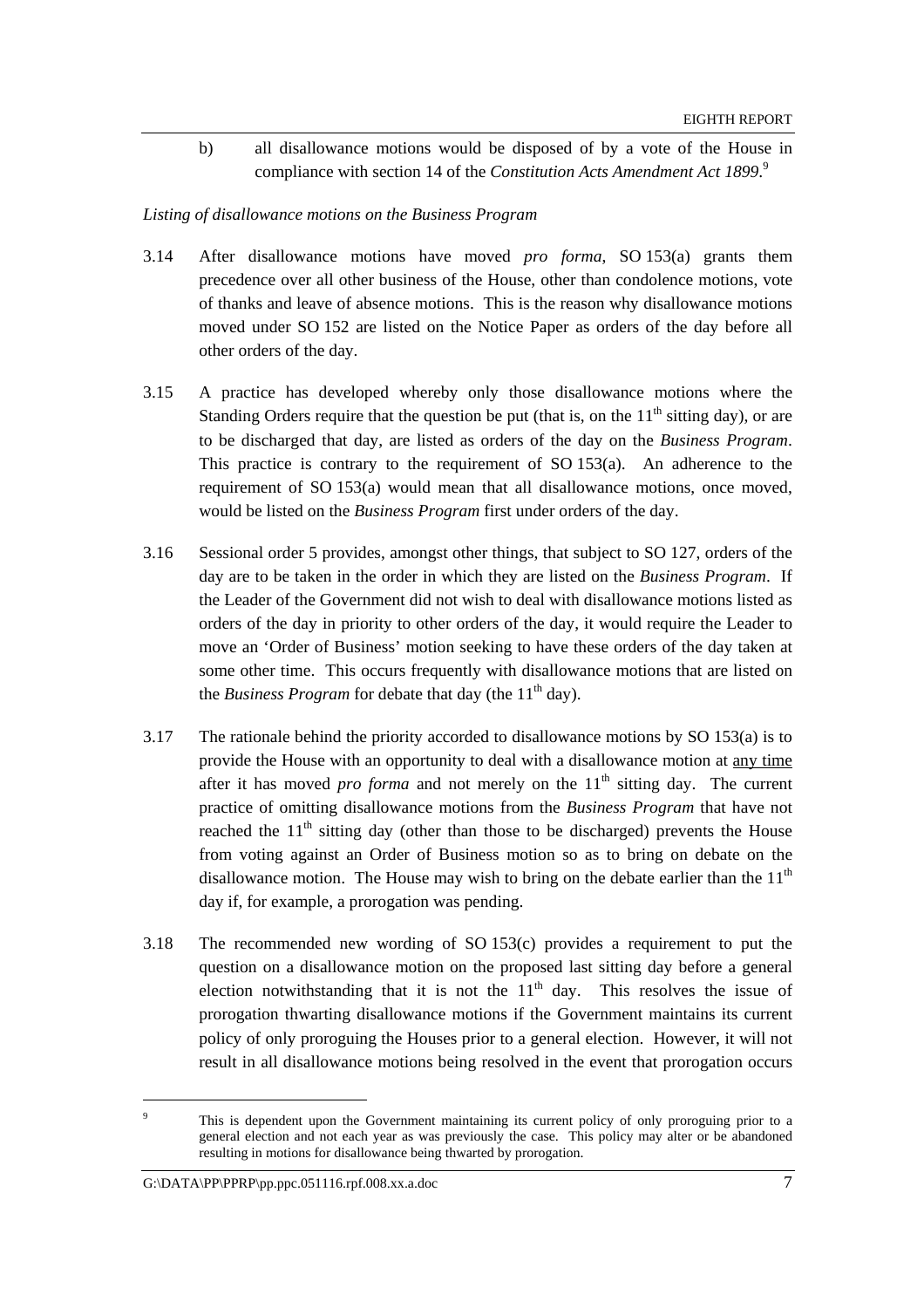at other times. An adherence to SO 153(a) provides the House with an opportunity to deal with a disallowance motion prior to the  $11<sup>th</sup>$  day for any reason, including a return to the practice of proroguing the Houses annually.

### *Recommendation*

**Recommendation 3: The Committee recommends that the House return to its former practice of listing on the** *Business Program* **all disallowance motions that have moved**  *pro forma* **under SO 152(b) so as to adhere to the requirement of SO 153(a).** 

### **4 AMENDMENT TO STANDING ORDER 125A - BUSINESS MANAGEMENT COMMITTEE - REFERRALS OF BILLS AND MATTERS TO STANDING COMMITTEES**

## **Background**

## *Cash Report*

- 4.1 The Cash Report observed that the scrutiny of primary legislation by Council committees during the Thirty-Sixth Parliament led to more informed debate in the House and better legislation. The report noted Members' suggestions that the scrutiny of primary legislation would be enhanced by using the *Business Management Committee*, established under SO 125A, to actively and regularly consider those bills that should be referred to particular committees.
- 4.2 The Cash Report recommended that: <sup>10</sup>

*the Business Management Committee take a more proactive role negotiating a more efficient and effective flow of legislation through both the committee system and the House.* 

## *Schedule 1 changes*

- 4.3 The August 17 2005 changes to committees in Schedule 1 of the Standing Orders included reference to SO 125A in the terms of reference for both the *Legislation Committee* and the *Uniform Legislation and Statutes Review Committee*.
- 4.4 The changes did no more than highlight the existing process under SO 125A(3) for the *Business Management Committee* to "*discuss the referral of Bills or other matter*". Such discussion may lead to a report to the House by the Leader or *Business Management Committee* and a subsequent motion for referral. There is no present ability for the *Business Management Committee* to make direct referrals to committees.

<sup>10</sup> Cash Report, p38, Recommendation 36.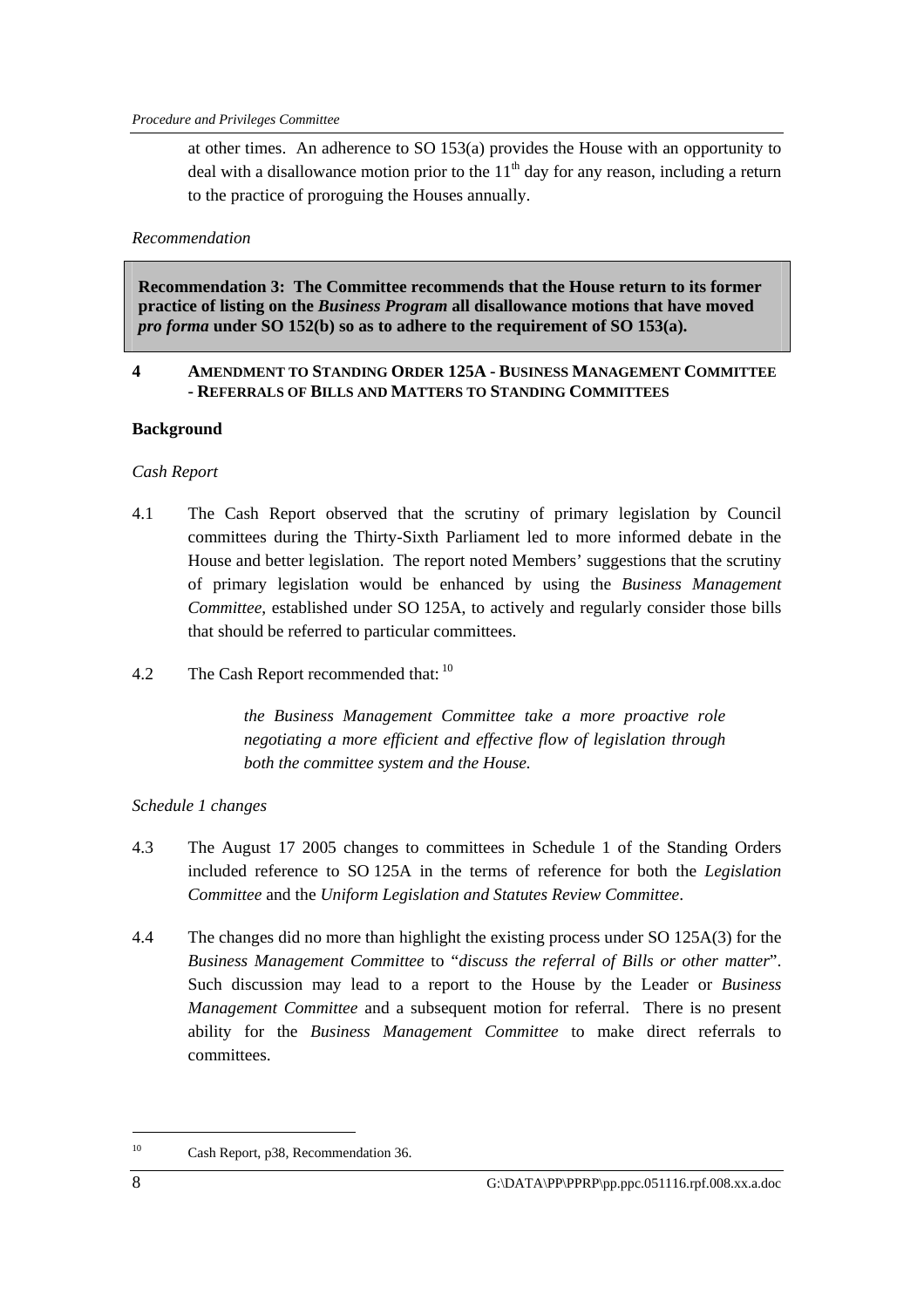#### *Bills Selection Committees in other Parliaments*

- 4.5 Parliaments make use of 'Bills Selection Committees' to assist the House in its scrutiny and referral of legislation. The manner in which bills are selected and the process of referral differs. Common features involve the selection committee identifying bills that could be referred and making a report to the House. The House then adopts the report or the report automatically takes effect unless a motion to alter an aspect of the referral is moved and agreed. It is unusual for the selection committee to refer a bill direct and the report to the House - rather the selection committee reports to the House before the referral takes effect, and the House has an opportunity to endorse or alter the recommendation.
- 4.6 For example: the Senate has a *Selection of Bills Committee* but it does not make referrals direct to committees. Rather the *Senate Selection of Bills Committee* reports to the House with recommendations about bills to be referred, the committees to which (and the stage at which) they are to be referred, and the reporting dates. Adoption of the report by the Senate has the effect of referring the bills as recommended. The motion for the adoption of the report may be amended to vary the details of the recommendations or to add or delete bills. This process is feasible under the current terms of SO 125A should the *Business Management Committee* make a report to the House after discussions have occurred under SO 125A.

#### *The Legislative Council and Bills Selection Committees*

- 4.7 Over the years the Council has established elements of 'Bills Selection Committees':
	- a) 1997 Sessional Order (Bills Classification Committee); and
	- b) Business Management Committee (SO 125A inserted June 24 1998).
- 4.8 With regard to a) the Committee notes that sessional orders adopted by the Council on April 19 1997 included a Bills Classification Committee whose function was far wider than the *Business Management Committee* under SO 125A. That committee was required to classify bills, specify dates for any committee report and dates for the bill's passage through the House and the determination was published in the Notice Paper.<sup>11</sup> Of particular relevance - if a bill was classified as Classification C (because the complexity of subject matter required consideration by a committee etc) then that bill stood referred after its second reading to the designated committee.<sup>12</sup> Before the question for second reading any amendment could be moved as to reclassification, the nominated committee and the reporting date.

<sup>&</sup>lt;sup>11</sup> Sessional order  $5(2)$ .

<sup>&</sup>lt;sup>12</sup> Sessional order  $5(5)$ .

G:\DATA\PP\PPRP\pp.ppc.051116.rpf.008.xx.a.doc 9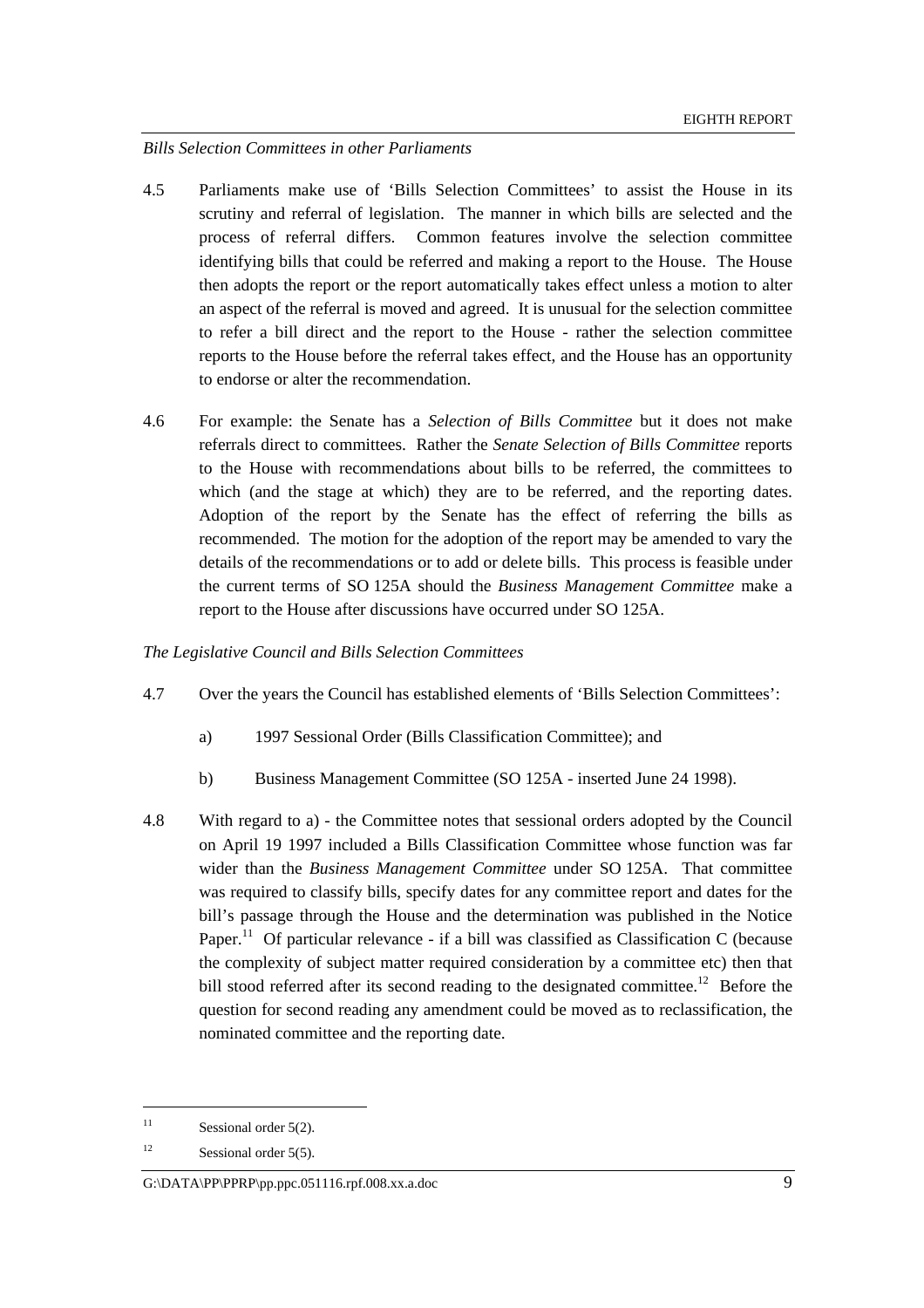- 4.9 With regard to b) the Committee notes that the role and function of the *Business Management Committee* and proposed SO 125A was canvassed extensively by the then *Standing Orders Committee* in *Report No 2 on Proposed Amendments to Standing Orders Incorporating Sessional Orders Adopted April 10 1997* and later by a August 1997 report of a *Select Committee to Review the Legislative Council Standing Committee System* (appointed June 1997). The report of the *Standing Orders Committee* was debated on June 11 and 18 1998. On June 24 1998 the amendments recommended by that committee were adopted in an amended form resulting in SO 125A in its current form.
- 4.10 The Committee considered enhancing the operation of the *Business Management Committee* by amending the Standing Orders to enable that committee to directly refer a bill or other matter to a committee.
- 4.11 The Committee resolved that:
	- a) the *Business Management Committee* may make direct referrals of bills (once introduced) and other matters to committees, such referral to have immediate effect;
	- b) referrals may be made to standing committees, but not to select or joint committees;
	- c) the *Business Management Committee* may only refer a bill or other matter to a committee where the committee's mandate empowers it to receive such referrals. For example, the terms of reference for the *Legislation Committee* contemplates referrals of bills from the *Business Management Committee* but not "*any other matter*";
	- d) a motion for referral by the *Business Management Committee* may only pass in the affirmative if:
		- 1. all parties are represented at the relevant meeting and there is no dissent; or
		- 2. if a party is not represented at the relevant meeting, they have provided written notice to the *Business Management Committee* agreeing to the proposed referral and its terms;
	- e) unless otherwise ordered, a committee is to report to the House not later than the first sitting day after 42 days of a referral (exclusive of the referral day). This is consistent with the period of time referred to in Recommendation 12; and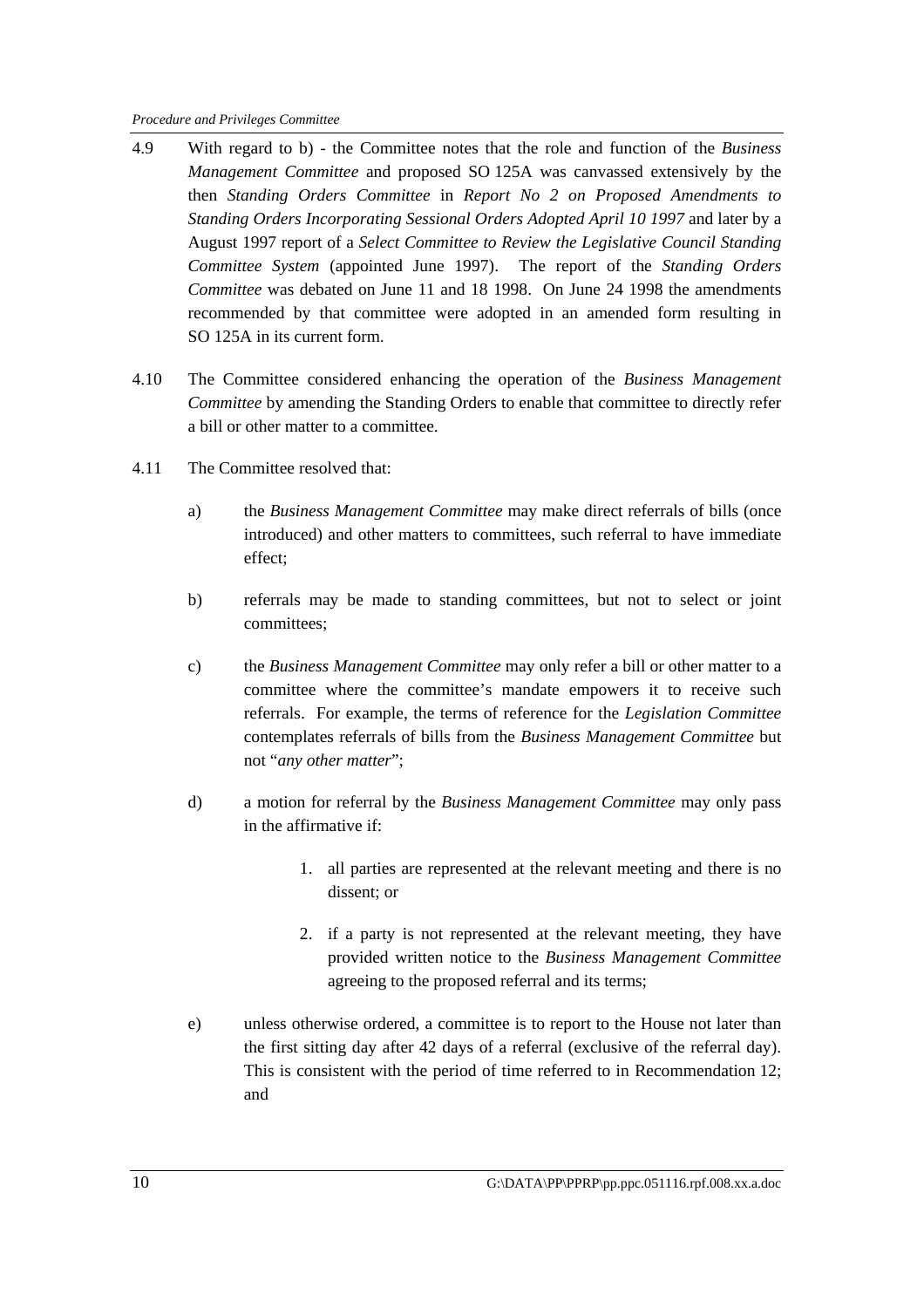- f) unless otherwise determined the referral of a bill means that it is discharged from the Notice Paper.
- 4.12 The Committee's recommended amendments to SO 125A are marked up in **Appendix 1.** The amendments to the Standing Orders required to effect these changes are set out in Recommendation 4. If passed, a clerical amendment will be required to alter subclause "(4)" to read "(7)".
- 4.13 Consequential amendments to Schedule 1 are also required to align SO 125A referrals with each committee's terms of reference. Currently not all committees include reference to SO 125A and where they do so, it is in differing terms. The Committee's recommended amendments to Schedule 1 are marked up in **Appendix 2.** The amendments to the Standing Orders required to effect these changes are set out in Recommendation 5.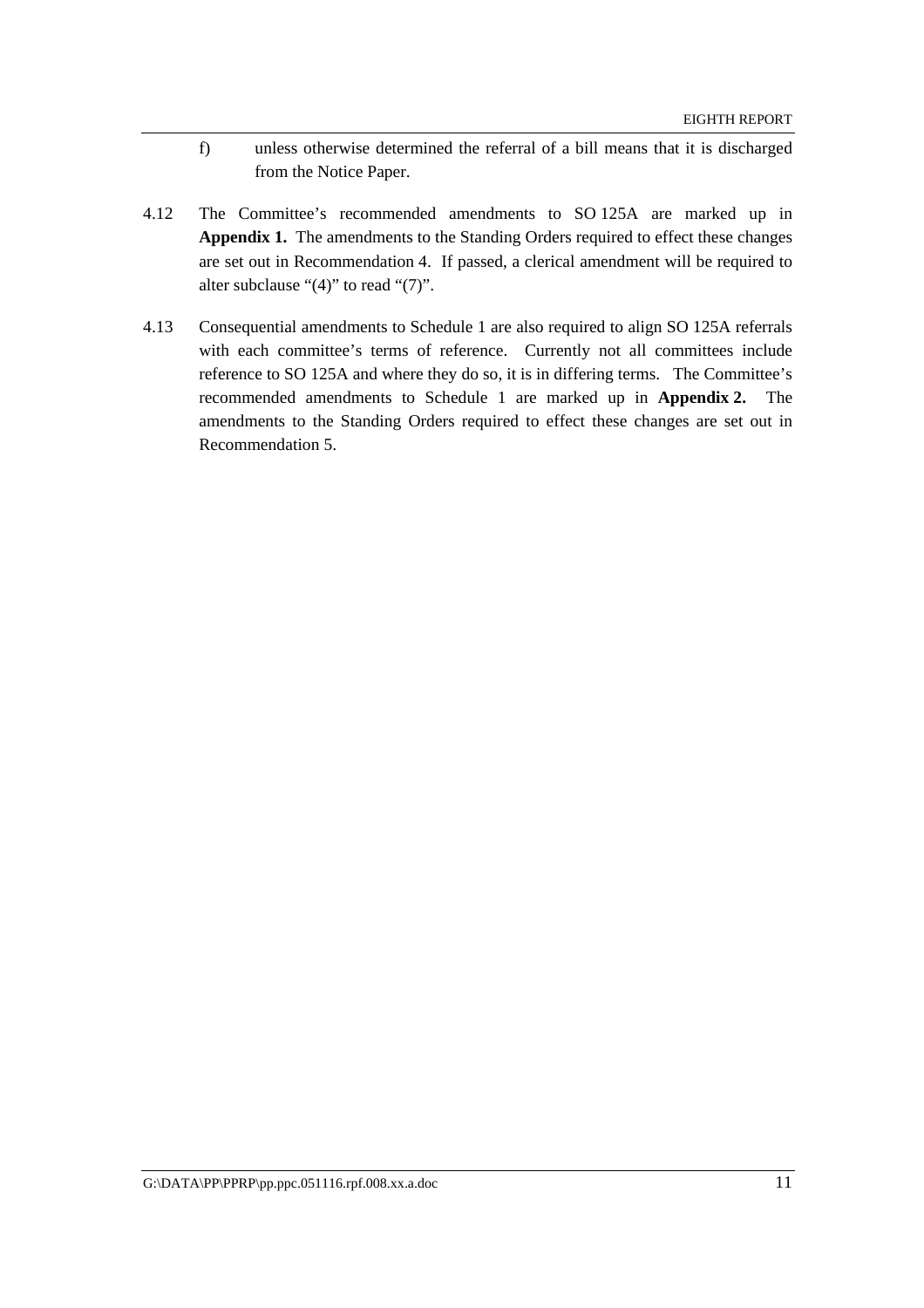#### **Recommendations**

**Recommendation 4: The Committee recommends that SO 125A be amended in the following manner -** 

- 1. Subclause (1) To insert after "order"
	- $"$  :

 $(a)$  ".

2. Subclause (1) - To insert after "invite" -

; and

- (b) "**party**" means the political party in Government; the political party in official Opposition; any other political party represented in the House and any Independent Member of the House
- 3. After subclause (3) To insert -

.<br>44

- (4) Where a standing committee's terms of reference allow, the Committee may refer a Bill or other matter to that standing committee (other than a joint committee) for inquiry and report to the House. Unless otherwise ordered or specified by the Committee:
	- (a) a committee is to report to the House on the first sitting day following 42 days after the referral (exclusive of the referral day); and
	- (b) the referral of a Bill results in its discharge from the Notice Paper.
- (5) A motion for a referral under subclause (4) may only pass in the affirmative:
	- (a) if all parties are represented at the relevant meeting and there is no dissent; or
	- (b) if a party is not represented at the relevant meeting, the party has provided written notice to the Committee agreeing to the proposed referral and its terms.
- (6) Where a referral has been made under subclause (4), the Leader of the House is to inform the House of the referral within 2 sitting days and the referral is then to be published on the Notice Paper.

".

".

[Clerks' amendment: change existing subclause "(4)" to "(7)"].

 $\epsilon$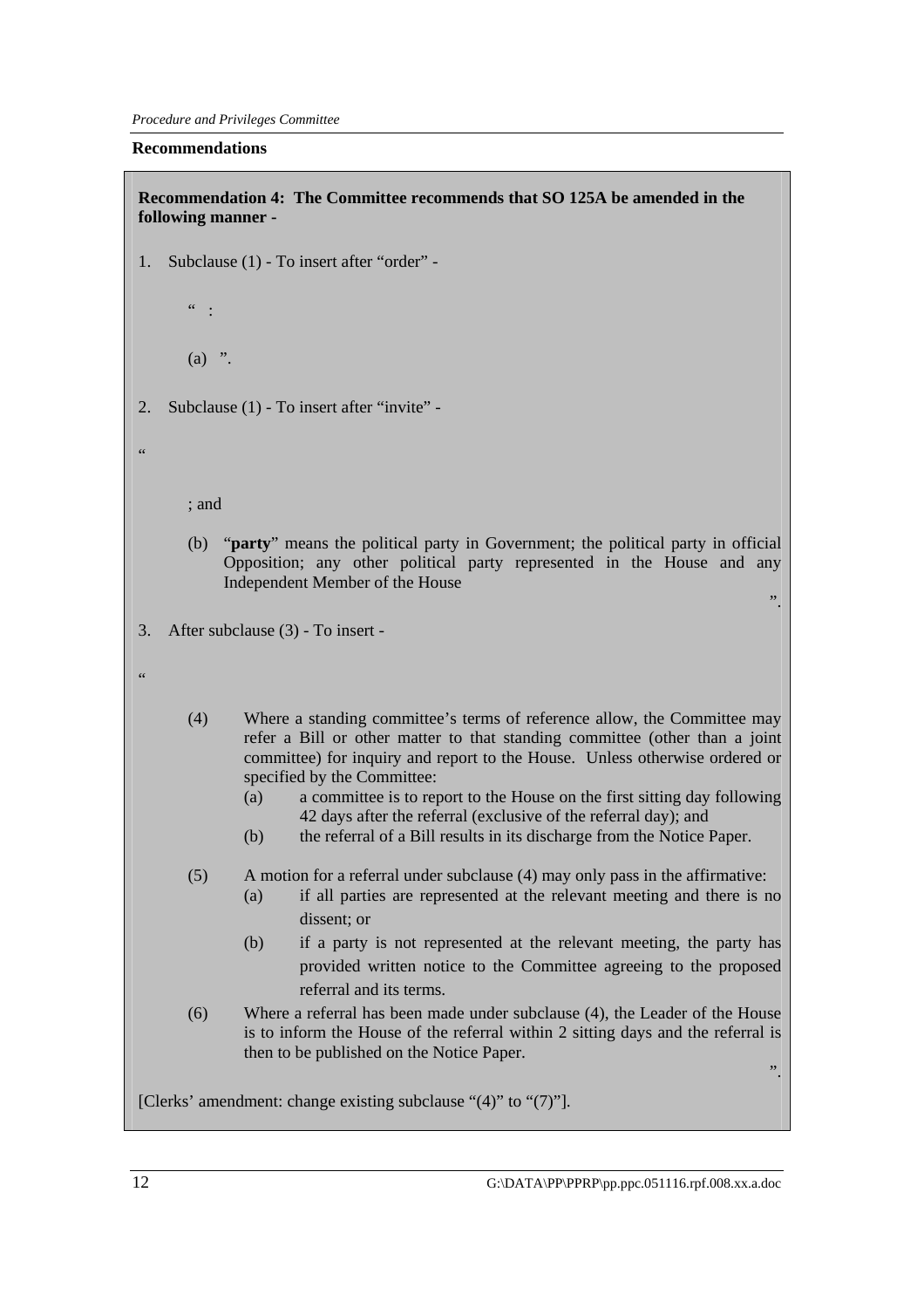```
Recommendation 5: The Committee recommends that Schedule 1 of the Standing 
Orders be amended in the following manner - 
1. Clause 1.3 - To delete "(b) any Bill referred by the House; and". 
2. Clause 1.3 - To insert after "petitions" - 
       \epsilon; and 
       (c) any Bill or other matter relating to the foregoing functions referred by the 
       House or under SO 125A 
                                                                                          ". 
3. Clause 2.3(c) - To insert after "House" - 
       " or under SO(125A) "
4. Clause 7.3(d) - To insert after "House" - 
       " or under SO 125A ". 
5. Clause 8.3(f) - To insert after "any" - 
       " Bill or other ".
```
[Clerks' amendment: renumbering of paragraphs in clause 1.3 required].

## **5 COMMITTEE INQUIRY INTO THE POLICY OF A BILL**

## **Discussion**

- 5.1 The major part of the Council's sittings is devoted to the passage of legislation. The reference of bills to committees enhances the Council's legislative role. Bills have been referred for inquiry to committees at many stages of their passage through the House. For example: referrals have occurred after the first reading (in the case of uniform legislation); after the second reading speech; and after the second reading has been agreed.
- 5.2 During the course of discussions regarding the August 2005 changes to the Council standing committee system, the matter of committee inquiry into the policy of bills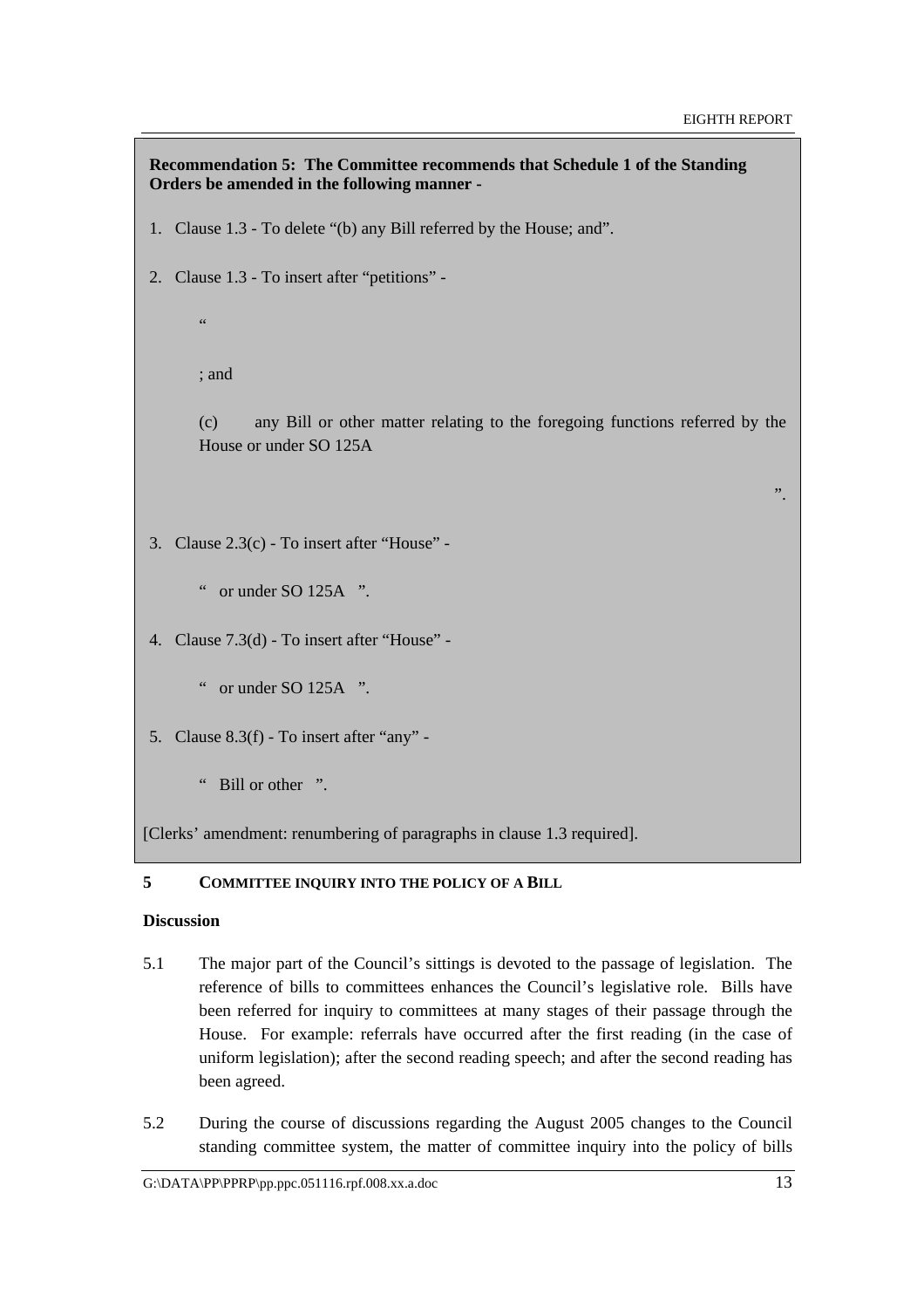was canvassed. Although a small minority of bills may be referred to committees other than the *Legislation Committee* or the *Uniform Legislation and Statutes Review Committee*, the Committee considered whether or not the policy of a bill should be open to inquiry by any committee regardless of the time at which the House refers a bill for inquiry.

- 5.3 The consideration of the policy of a bill by committees has been a recurrent theme over the years. Previous procedural review by standing and select committees of this House have made observations on the scrutiny of policy by committees, particularly when considering proposals for the conduct of both pre-legislative scrutiny and the scrutiny of bills introduced into the chamber.<sup>13</sup> Approaches have been influenced by the political landscape at the time; considerations related to the role of the chamber as an upper house and the desire to extend the amount of time available for legislative scrutiny by committees without unreasonably affecting the Government's legislative program.
- 5.4 In recent times in the absence of express provision otherwise<sup>14</sup> the question of whether or not the policy of a bill is open for inquiry by a committee is determined by the stage at which a bill is referred. This approach reflects the consideration of policy by the House itself.
- 5.5 There are currently two references in the Standing Orders in relation to the consideration of policy by standing committees: SO 230A(5) and the terms of reference for the *Legislation Committee* in Schedule 1, clauses 4.4 and 4.5.
- 5.6 There are no other express restrictions on the consideration of the policy of a bill by other committees. Therefore:
	- a) if a bill (not being uniform legislation) was referred to, say, the *Environment and Public Affairs Committee* before the second reading was agreed it could consider the policy of a bill. If the same bill was referred at that same stage to the *Legislation Committee* then under its terms of reference, unless otherwise ordered, it can only consider the policy of the bill in limited circumstances; and
	- b) any committee receiving a uniform bill for inquiry is precluded from considering the policy of a bill regardless of its stage of referral.

<sup>&</sup>lt;sup>13</sup> For example: *Select Committee to Review the Legislative Council Standing Committee System*, chaired by former President Cash (August 1997), p20; and report of a *Select Committee on a Committee System in the Legislative Council* chaired by Hon V J Ferry (September 1985), pp3, 4 and 6.

<sup>&</sup>lt;sup>14</sup> For example: a standing order, restriction in the terms of reference of a receiving committee or a resolution to the contrary.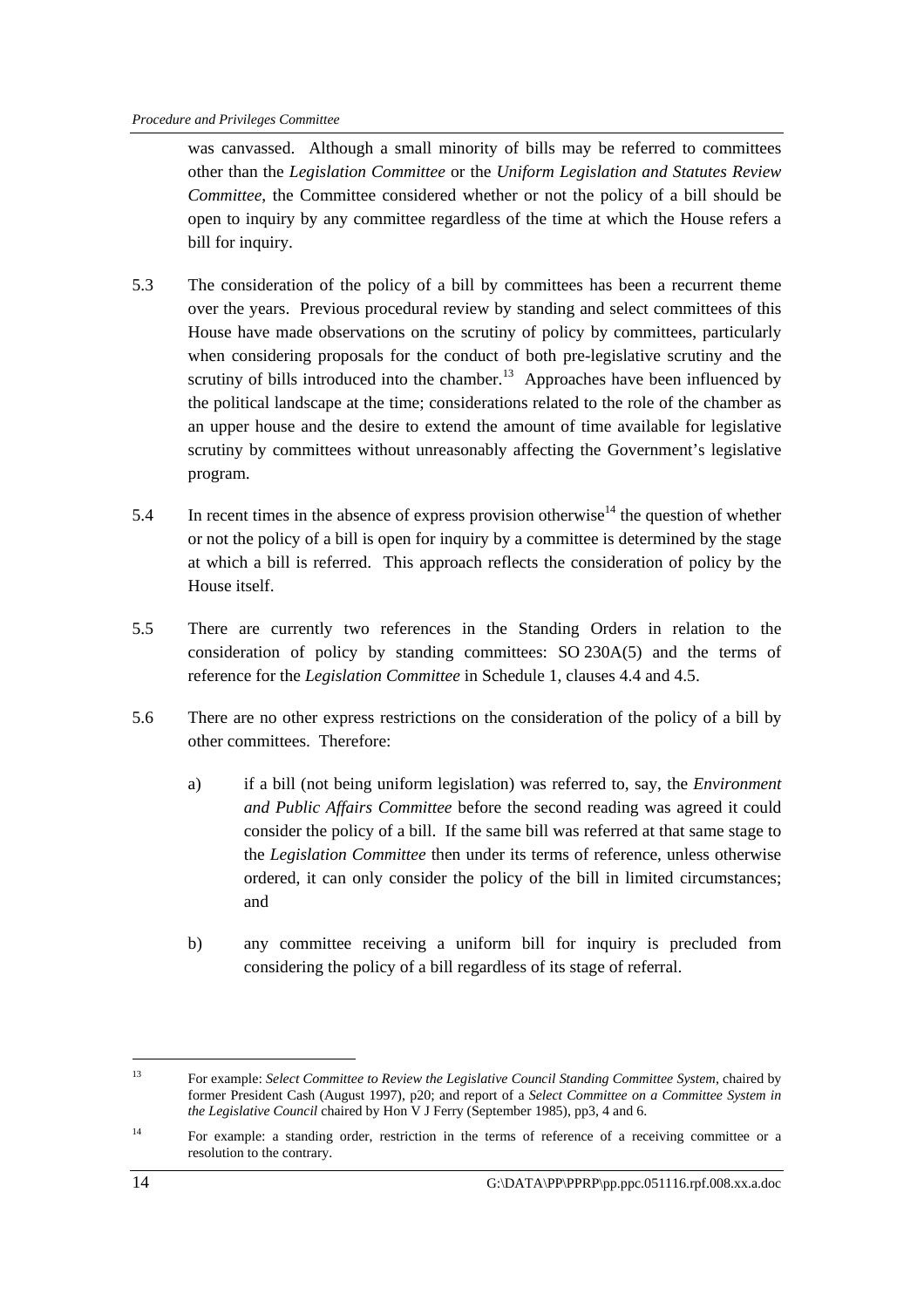".

5.7 The Committee is of the view that the Standing Orders should be amended to provide that unless otherwise ordered, a standing committee should not inquire into the policy of a bill regardless of the stage at which a bill is referred.

#### **Recommendations**

**Recommendation 6: The Committee recommends that the Standing Orders be amended in the following manner -** 

After SO 230A to insert a new standing order as follows -

#### **"Inquiry into policy of a bill**

230B Unless otherwise ordered, a standing committee is not to inquire into the policy of a bill.

- 5.8 Two matters are to be noted in relation to Recommendation 6:
	- a) the restriction does not apply to a select committee; and
	- b) the standing order reflects the ability of the House, should the political landscape require, to order that a committee may inquire into policy in a particular case by providing for this in the referral. That is, the inclusion of "*Unless otherwise ordered*" enables this without the need to suspend Standing **Orders**
- 5.9 Should Recommendation 6 be agreed, the following consequential amendments are required:
	- a) amendments to Schedule 1 clauses 4.4(a) and 4.5 to remove the reference to the policy of a bill found in the terms of reference for the *Legislation Committee* (the restriction in proposed SO 230B would apply). The reference to policy in relation to proposed recommended amendments in clause 4.4(b) remains. The Committee's recommended amendments to Schedule 1 clauses 4.4(a) and 4.5 are marked up in **Appendix 2**; and
	- b) amendments to delete SO 230A(5) (again the restriction in proposed SO 230B would apply).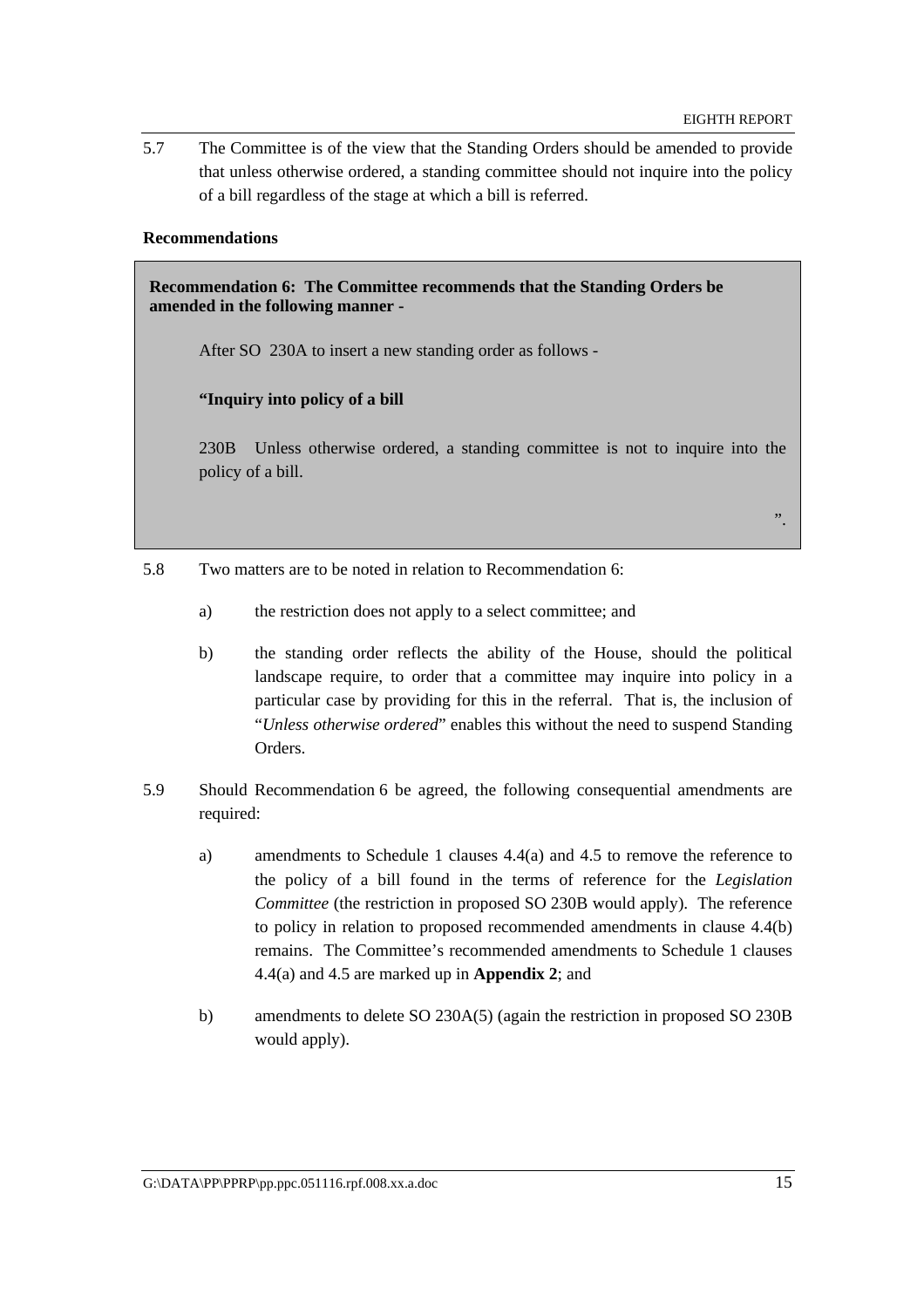**Recommendation 7: The Committee recommends that SO 230A be amended in the following manner -** 

To delete subclause (5).

## **Recommendation 8: The Committee recommends that Schedule 1, clause 4 of the Standing Orders be amended in the following manner -**

To delete subclauses 4.4(a) and 4.5.

[Clerks' amendment: deletion of "(b)" in clause 4.4 required].

## **6 COMMITTEES - OWN MOTION INQUIRIES**

#### **Discussion**

- 6.1 In the Cash Report it was suggested that where committees commence an inquiry of their own motion they should report the commencement of that inquiry to the Council.<sup>15</sup> Notification would inform the Council of the committee's workload. The Cash Report also mooted that the 'own-motion' resolution of the committee to conduct an inquiry could be subject to disallowance by the Council or require ratification by the Council within a certain period of time.
- 6.2 Committees are being encouraged, at an operational level, to table a report to the House when they resolve to commence an own motion inquiry. However the Committee is of the view that the Standing Orders should be amended to require notification to the House.
- 6.3 The Committee observes that its proposed amendment in Recommendation 9 does not alter which committees have the power to institute own motion inquiries. It requires those committees that already have the power to commence own motion inquiries to report the resolution to the House within two sitting days.
- 6.4 If at any future stage Schedule 1 is amended to change a committee's terms of reference interpretation of this proposed standing order will remain consistent without the need for further amendment.

 $15<sup>15</sup>$ Cash Report, pp6-7, Recommendation 3.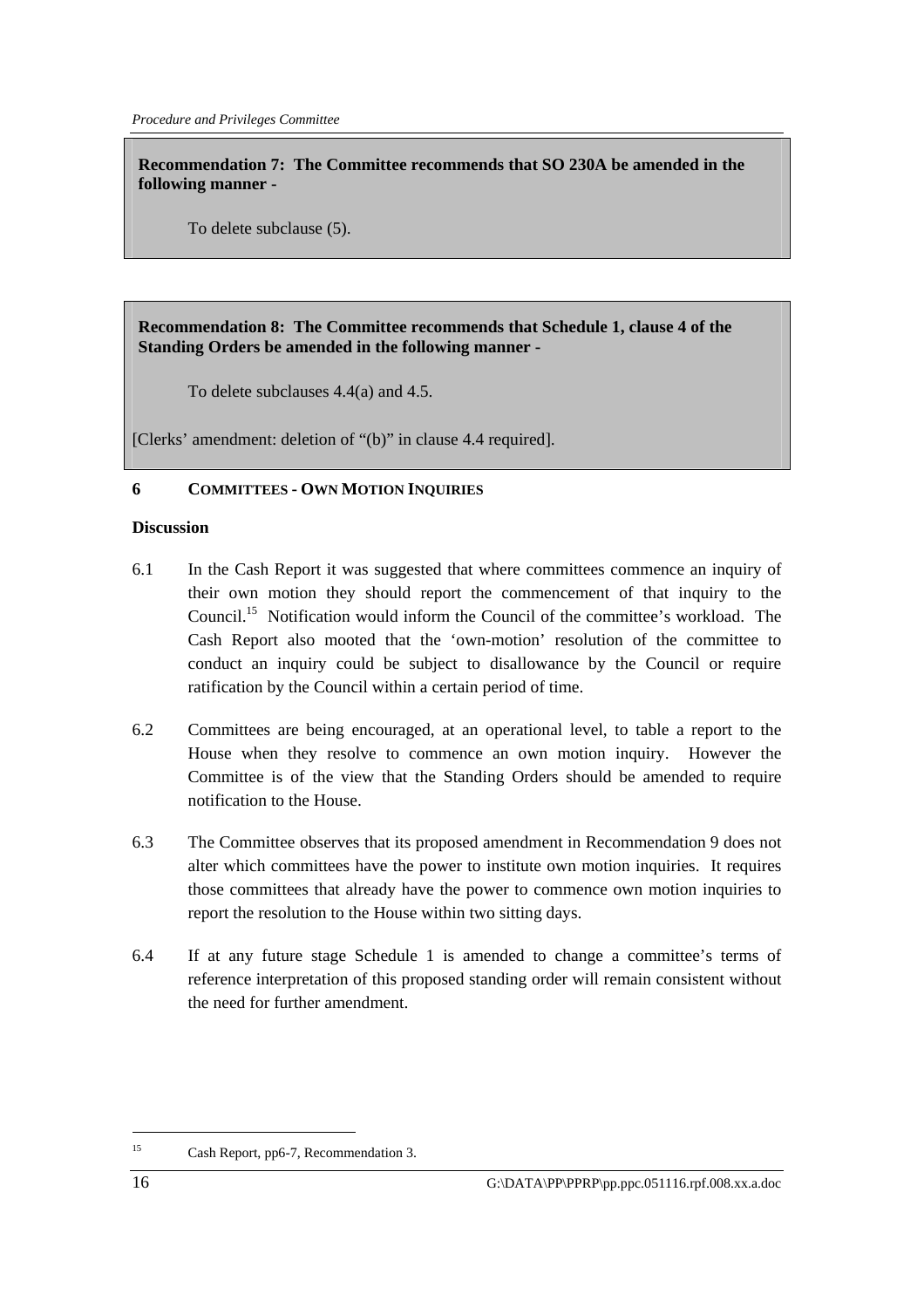#### **Recommendation**

## **Recommendation 9: The Committee recommends that the Standing Orders be amended in the following manner -**

After SO 324 to insert a new standing order as follows -

"

#### **Reporting of resolution to commence own motion inquiry**

325. Where a committee initiates an inquiry of its own motion, notice of that inquiry shall be reported to the House within 2 sitting days of the committee's resolution.

".

#### **7 TITLE OF COMMITTEE CONVENOR AND PRESIDING MEMBER IN COMMITTEE OF THE WHOLE**

#### **Discussion**

- 7.1 The Standing Orders refer to the appointed convenor of a committee as a 'Chairman' and to the 'Chairman of Committees'.
- 7.2 The title of a committee convenor was raised in the Cash Report with a recommendation that "*the reference in the Standing Orders to the convenor of a committee as 'Chairman' be considered by the Procedure and Privileges Committee with regard to the view expressed by some Members that the reference should be to 'Chair'.*" 16
- 7.3 The President communicated the Committee's views on this matter in his statement to the House on October 13 2005 when he said:  $17$

*On Thursday, 19 May 2005, Hon George Cash tabled in the house a report entitled, "Reflections on the Legislative Council Committee System and Its Operations During the Thirty-sixth Parliament: Discussions with the Chairs and Deputy Chairs of Parliamentary Committees". The report was referred to the Standing Committee on Procedure and Privileges for consideration and report. I advise members that the Standing Committee on Procedure and Privileges* 

<sup>16</sup> Cash Report, Recommendation 40.

<sup>17</sup> Hon Nick Griffiths MLC, President, Western Australia, Legislative Council, *Parliamentary Debates (Hansard),* October 13 2005, p6271.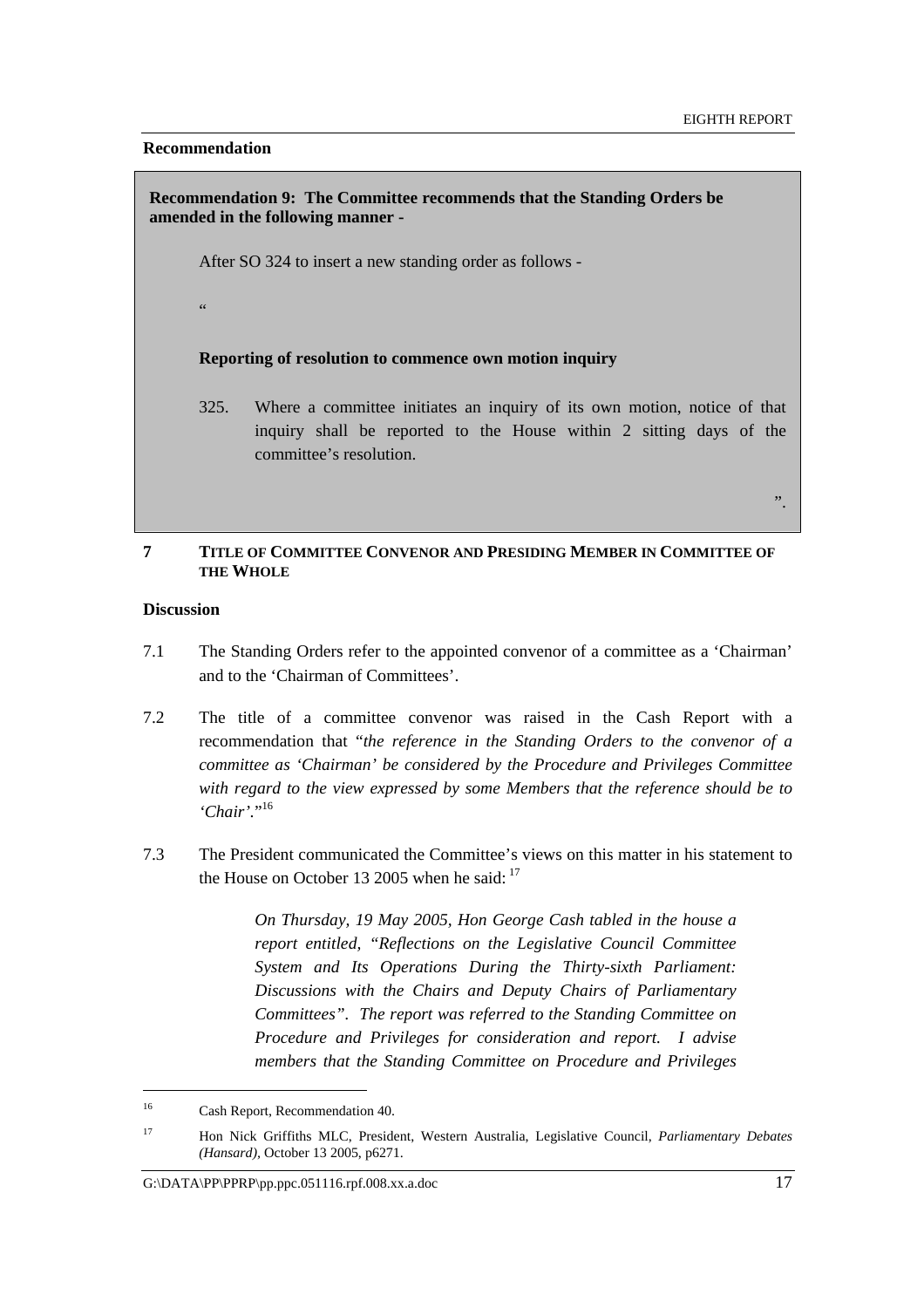*has met on two occasions to consider the matters raised in the report and other matters. As a result of the committee's deliberations on recommendation 42, which deals with the use of the title of "chairman", I make a statement to the house about future practice.* 

*The procedure and privileges committee is of the view that, regardless of formal nomenclature in the standing orders and legislation, the practice of the house is to acknowledge and endorse individual discretion in the form of address used for members who chair committees or who preside over the Committee of the Whole. The committee acknowledged that the house and committees of the house have in the past acquiesced in the use of different titles when members address chairmen; for example, "Chairman", "Chairwoman", "Chairperson" and "Chair" have all been used when addressing the Chairman and Deputy Chairmen of Committees presiding over the Committee of the Whole. Currently, a member convening a standing or select committee may elect to be known as "Chair", and that title is then used in all committee proceedings and in all committee communications, whether informal or formal. Accordingly, the practice of this house is that a convenor of a committee or a member presiding over the Committee of the Whole may be referred to as "Chair", "Chairperson", "Chairman" or "Chairwoman", as he or she so chooses. The same practice would apply to a member deputising. If a member occupying a position mentioned above does not make known his or her choice of title by which he or she should be addressed, the member may be referred to by whichever of the above titles that the member addressing that member considers appropriate.* 

*The committee intends to give the matter further consideration.* 

7.4 The Committee has given the matter further consideration and is of the view that the Standing Orders be amended to reflect this practice.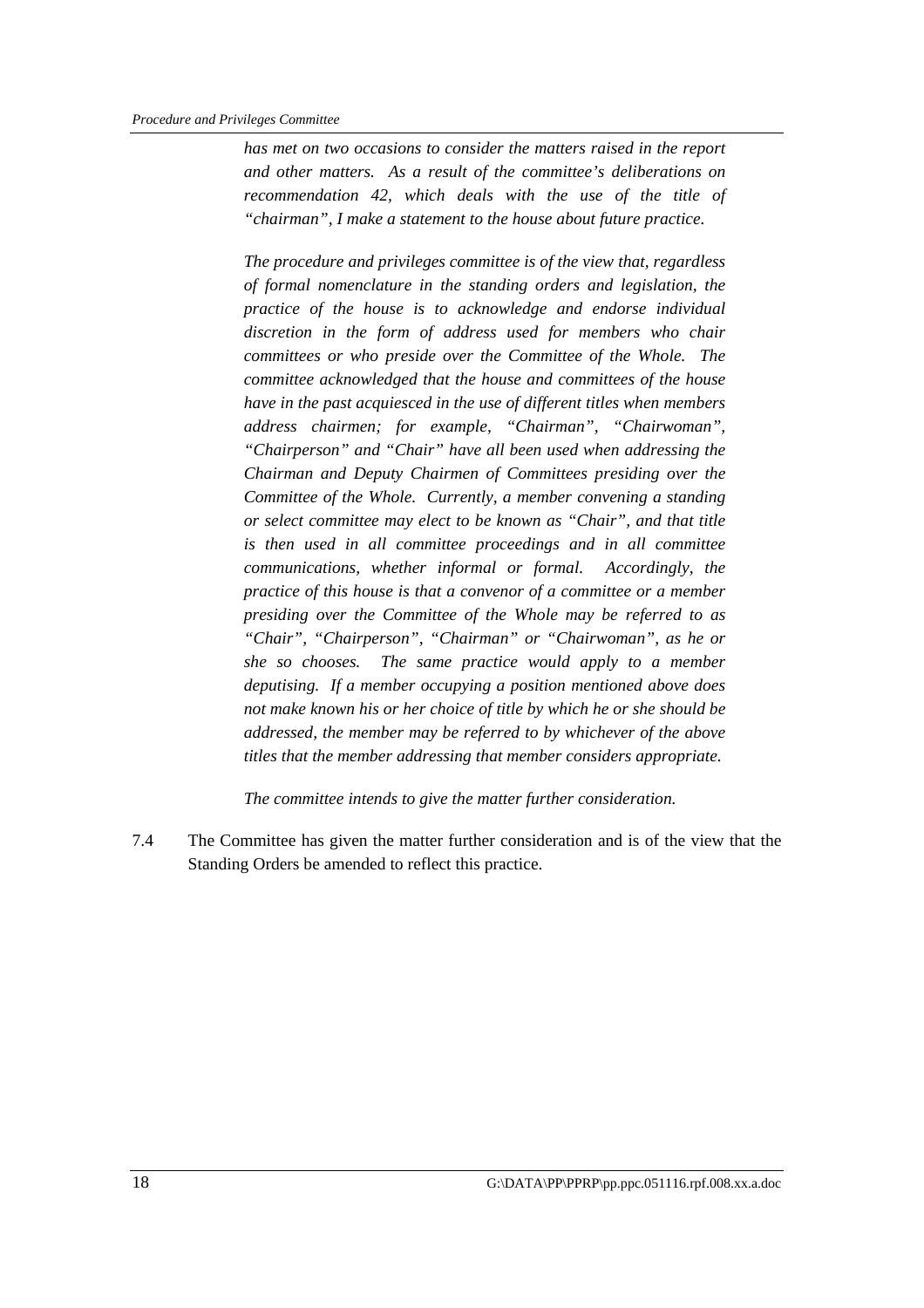".

#### **Recommendation**

**Recommendation 10: The Committee recommends that SO 3 be amended in the following manner -** 

To insert after the definition of " "Bell" or "Bells" " the following definition -

"

"Chairman" includes the term 'Chairwoman', 'Chairperson', or 'Chair'.

## **8 STANDING ORDER 230A - APPLICATION OF SO 230A**

#### **Discussion**

- 8.1 The introduction, in September 1992, of standing orders to provide for the scrutiny of uniform legislation has required that all bills introduced into the Council must be considered to determine whether or not the bill is uniform legislation. If so, an embargo on debate applies and the bill stands referred to a standing committee for inquiry and report.<sup>18</sup> The most recent statement of this process is SO 230A.
- 8.2 It is not always readily apparent that a bill is subject to SO 230A. It is anticipated that recent initiatives by the *Uniform Legislation and Statutes Review Committee* and its predecessor committee<sup>19</sup> will assist in this process. However there will still be occasions when the Department of the Legislative Council, usually through its Table Officers, must administratively determine the application of SO 230A to a bill, often in the absence of readily accessible information.
- 8.3 Identification of bills as uniform legislation has proved to be a significant challenge in dealing with uniform legislation and was discussed in detail in the *Uniform Legislation and General Purposes Committee*, *Report No 19: Uniform Legislation and Supporting Documentation*, August 2004.<sup>20</sup> Research is often required by Council and committee staff to determine whether or not uniform legislation is involved in a bill. This is required to ensure that the Council is in a position to consider the application of SO 230A and the President may make the necessary observation that a bill stands referred.

 $\overline{a}$ 

G:\DATA\PP\PPRP\pp.ppc.051116.rpf.008.xx.a.doc 19

<sup>&</sup>lt;sup>18</sup> Referral to a committee for inquiry and report was first provided by amendments made in October 1997.

<sup>19</sup> Western Australia, Legislative Council, Standing Committee on Uniform Legislation and General Purposes, *Report No 19: Uniform Legislation and Supporting Documentation*, August 2004.

<sup>20</sup> Ibid, see Chapter 3.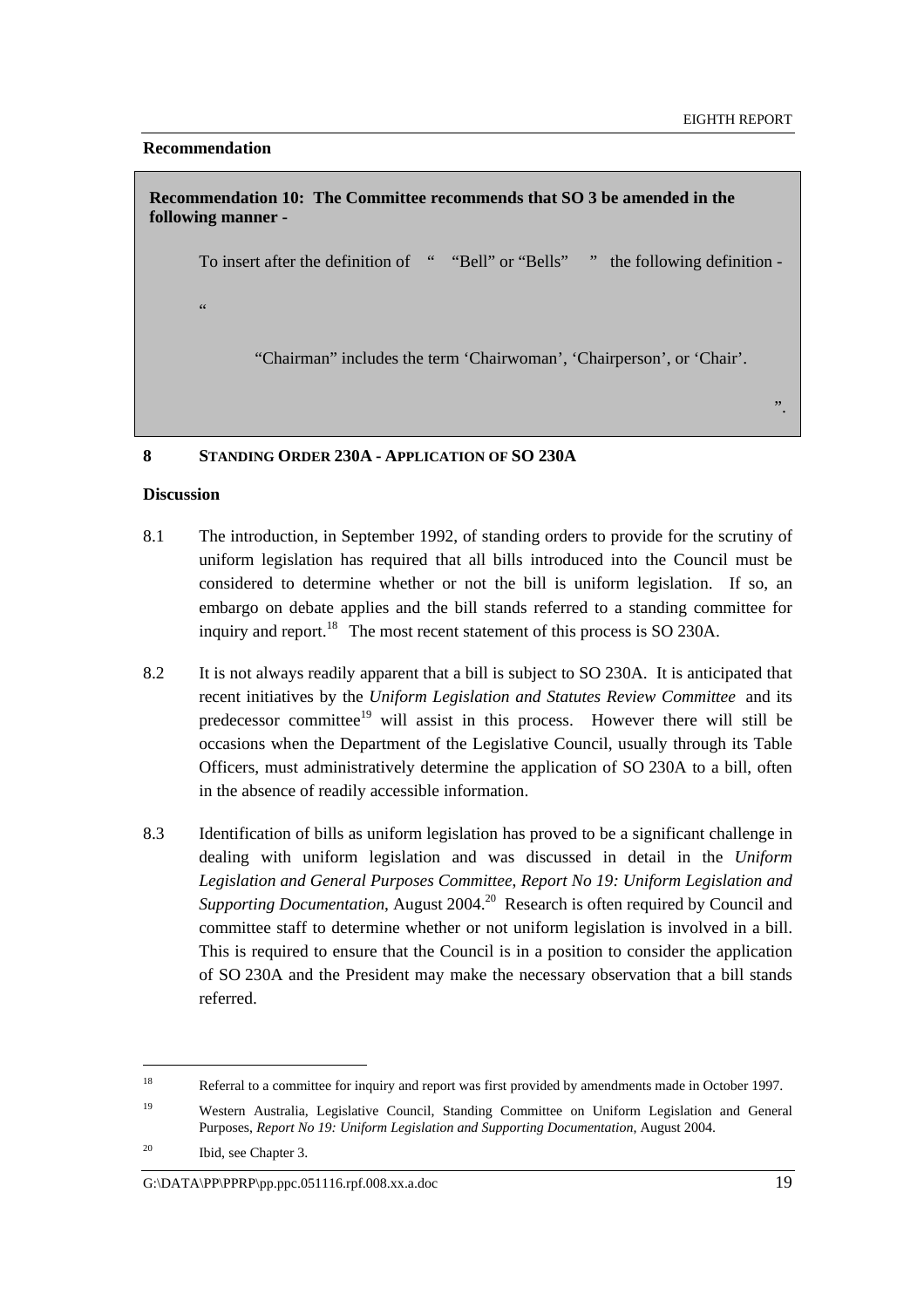- 8.4 In the circumstances the Committee is of the view that it is desirable that any consideration of the application of SO 230A be in accordance with the practice of the House. The Committee's interest arises due to a difference in approach that has arisen over time - for example, in relation to bills that involve National Competition Policy (**NCP**). NCP has an impact on a wide range of legislation that comes before the House and the achievement of reforms under NCP are often linked to NCP payments. The broad application of SO 230A to bills reflecting NCP objectives would result in a significant volume of legislation standing referred. Therefore not all bills that reflect NCP have stood referred under SO 230A.
- 8.5 To promote continuity and consistency the Committee endorsed internal guidelines in relation to the application of SO 230A for use by the Department of the Legislative Council. The object of these guidelines is to reflect previous practice of the House to ensure, in the absence of any indication by the responsible Minister, SO 230A is applied in a consistent manner by, for example, departmental staff or the *Business Management Committee*.
- 8.6 A copy of the guidelines is attached at **Appendix 3.** In endorsing these guidelines which refect previous practice, the Committee emphasises that the application of SO 230A in any given case is ultimately a matter for the House.

## **9 STANDING ORDER 230A - STAGE OF REFERRAL OF UNIFORM LEGISLATION AND REPORTING TIME FRAMES**

## **Background**

- 9.1 The operation of SO 230A with respect to the stage at which bills are referred to a committee for inquiry and the period for which they stand referred, has been the subject of two reports by the former *Uniform Legislation and General Purposes Committee*. 21
- 9.2 On August 30 2005, that committee's successor, the *Uniform Legislation and Statutes Review Committee*, tabled a Special Report entitled *Standing Order 230A - Referral of Uniform Legislation and Reporting Time Frames* (**Special Report**).<sup>22</sup>
- 9.3 The Special Report concerns two aspects of SO 230A, namely:
	- the process whereby a bill, when read a first time, stands referred to the Committee, unless otherwise ordered (SO 230A(3)); and

<sup>21</sup> Ibid; and *Report 23: The Work of the Committee during the Second Session of the Thirty-Sixth Parliament - August 13 2002 to November 16 2004*, November 2004.

<sup>22</sup> Western Australia, Legislative Council, Standing Committee on Uniform Legislation and Statutes Review, *Special Report: Standing Order 230A - Referral of Uniform Legislation and Reporting Time Frames,* August 2005*.*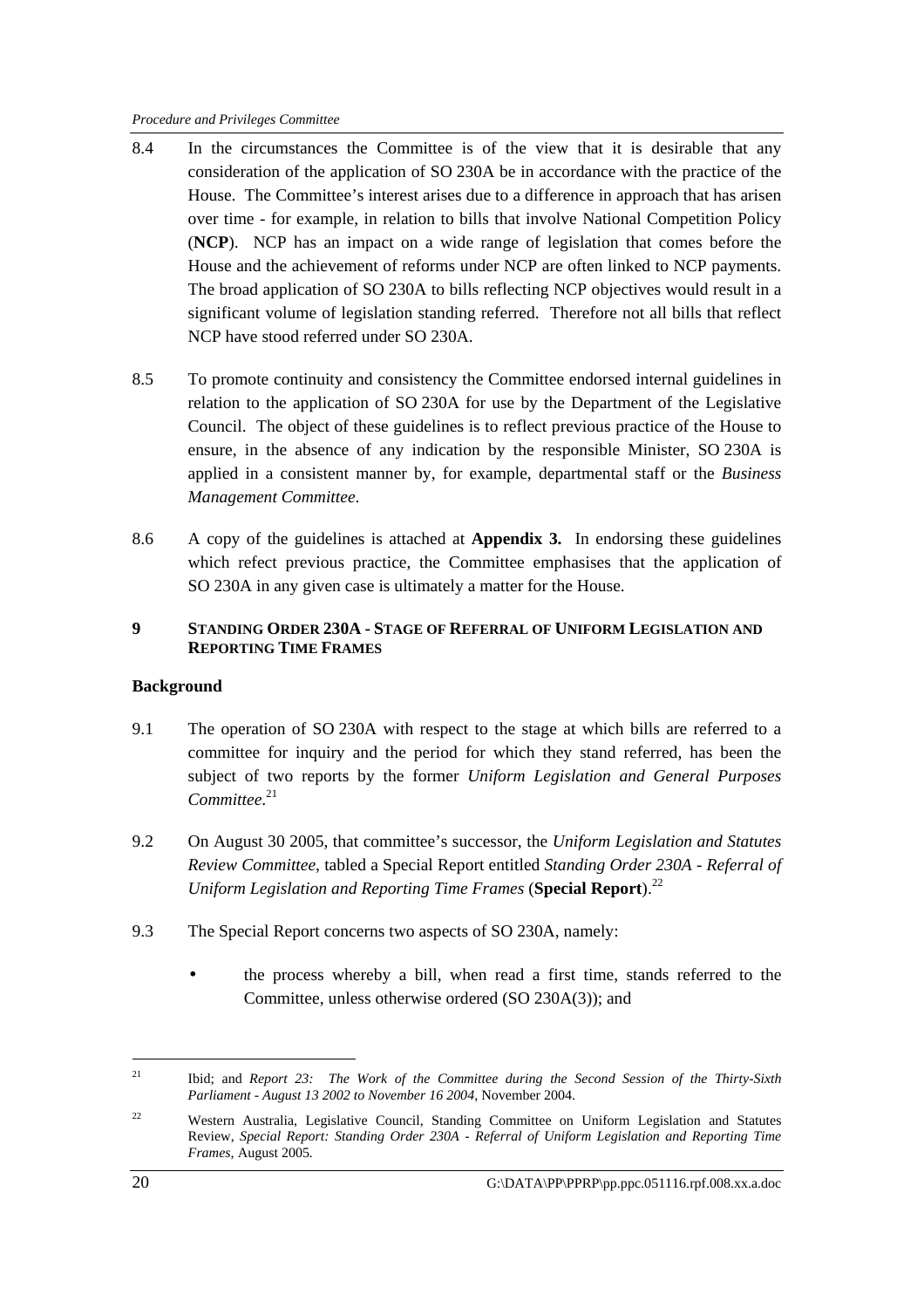- the requirement that the Committee present its final report not later than 30 days after the referral of the bill or such other period ordered by the House (SO 230A(4)).
- 9.4 The Special Report makes two recommendations which, if adopted by the House, the *Uniform Legislation and Statutes Review Committee* considers would clarify and assist with the scrutiny of uniform legislation.
- 9.5 The Committee has considered each of the recommendations separately. The Committee has also considered the calculation of the period of time referred to in SO 230A(2) and (4).

## **Calculation of the period of time**

- 9.6 Standing orders 230A(2) and (4) refer to periods of time as being "*within 30 days of*" or "*not later than 30 days of*" a particular event. The calculation of time is important as it determines when an embargo on debate is lifted (SO 230A(2)) or when a committee is to report (SO 230A(4)).
- 9.7 It is not clear whether the day of the event is to be included in the calculation of time and the practice of the House should be consistent. The provisions of the *Interpretation Act 1984* (section 61) provide some guidance as to the interpretation of such matters in legislation, however does not apply to the interpretation of Standing Orders. The Committee observes that the Standing Orders do provide greater clarity in other matters, for example, SO 153(c) refers to "*the expiration of 10 sitting days (exclusive of the day on which the motion was first moved)*".
- 9.8 The Committee considers it desirable that the Standing Orders are clear and promote a consistent approach. The Standing Orders should be amended to clarify that the date of the relevant event is not included in the calculation of time - that is "*(exclusive of that date)*" or "*(exclusive of the referral day)*". These amendments are included in Recommendations 11 and 12.

#### **Special Report Recommendation 1 - referral of uniform legislation**

- 9.9 The Committee recommends that Recommendation 1 of the Special Report be agreed subject to refinements to:
	- a) accommodate the second reading speech being given by a Member other than a Minister. This would be consistent with SO 230(a); and
	- b) clarify the calculation of time.
- 9.10 The Committee recommends a motion being moved in the terms indicated in Recommendation 11.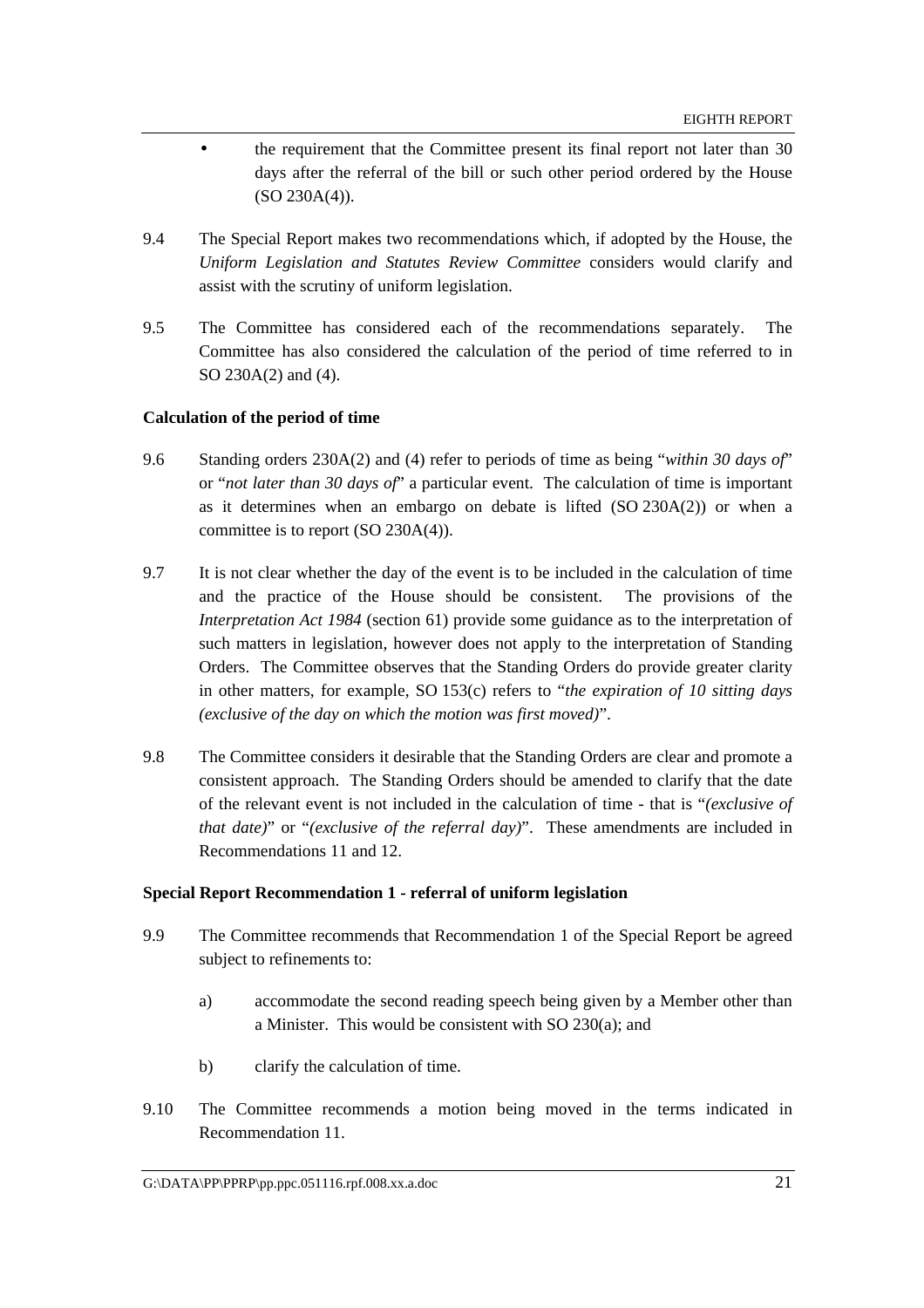*Procedure and Privileges Committee* 

9.11 The Committee's recommended amendments are marked up in **Appendix 4.**

*Recommendation* 

**Recommendation 11: The Committee recommends that SO 230A be amended to provide that uniform legislation stands referred at the conclusion of the second reading speech of the Minister or Member in charge and to clarify the calculation of the period of time.** 

To effect this recommendation SO 230A should be amended as follows -

1. SO 230A(2)

To delete - ", or commence where SO 230(b) applies,".

To delete - "Bill's first reading" and insert instead -

" adjournment (exclusive of that day) ".

2. SO 230A(3)

To delete - "when read a first time".

To insert after "Committee" -

"

at the conclusion of the second reading speech of the Minister or Member in charge

#### **Special Report Recommendation 2 - reporting time frames**

9.12 The Committee considered Recommendation 2 of the Special Report, with particular regard to the period for which a bill stands referred. Recommendation 2 provides:

> *The* [Uniform Legislation and Statutes Review Committee] *recommends that the reporting time frame in standing order 230A(4) be amended to provide that a committee report on uniform legislation must be presented within 14 sitting days of the referral from the Legislative Council rather than 30 calendar days.*

".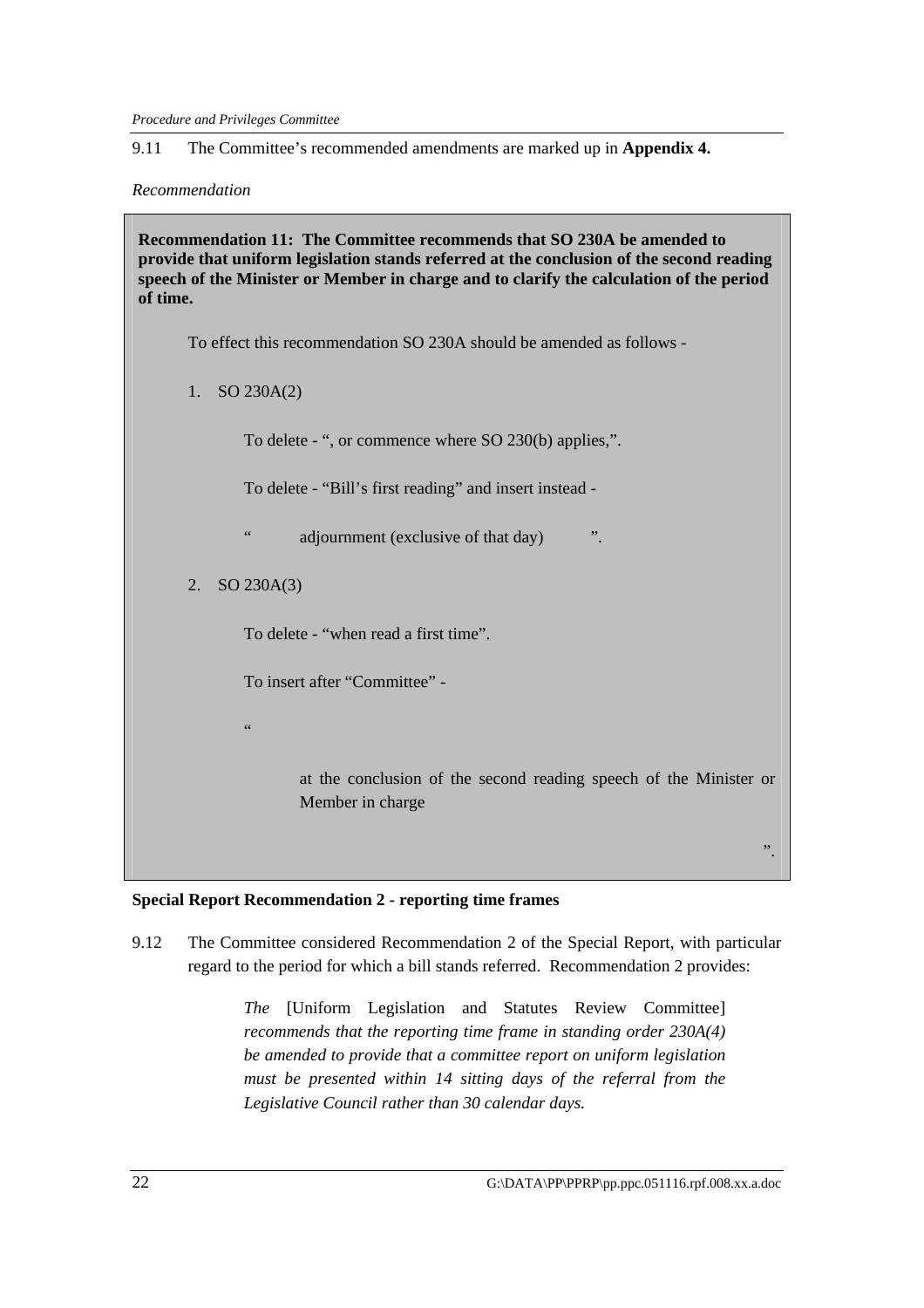*To effect this recommendation standing order 230A(4) should be amended as follows:* 

*SO 230A(4) - To delete "30" and insert "14 sitting".* 

- 9.13 The Committee does not support Recommendation 2. The Committee agreed to a period of 42 days (meaning calendar days) with a further period of one sitting day.
- 9.14 The Committee's recommended amendments are marked up in **Appendix 4.**

*Recommendation* 

**Recommendation 12: The Committee recommends that SO 230A(4) be amended to alter the period of referral and to clarify the calculation of the period of time.** 

To effect this recommendation SO 230A(4) should be amended as follows -

To delete - "30 days of the day of the reference" and insert instead -

.<br>.

the first sitting day following 42 days after the referral (exclusive of the referral day)

#### **10 STANDING ORDERS 433 - SUSPENSION OF STANDING ORDERS**

#### **Discussion**

- 10.1 Standing Orders require when moving a suspension of standing orders under SO 433 for the President to provide an opinion if the motion is urgent.
- 10.2 The Committee notes the ruling of former President Cash on December 18 1998 where he stated, "*it has been the custom in the past in respect of SO 433 for the House itself to make that decision.*"
- 10.3 Former President Cowdell applied the same ruling on April 16 2002.
- 10.4 The ruling ensures the President does not have to make what might be perceived as political decision. Further, as stated by former President Cash the decision should be left in the hands of the House, which requires an absolute majority.

".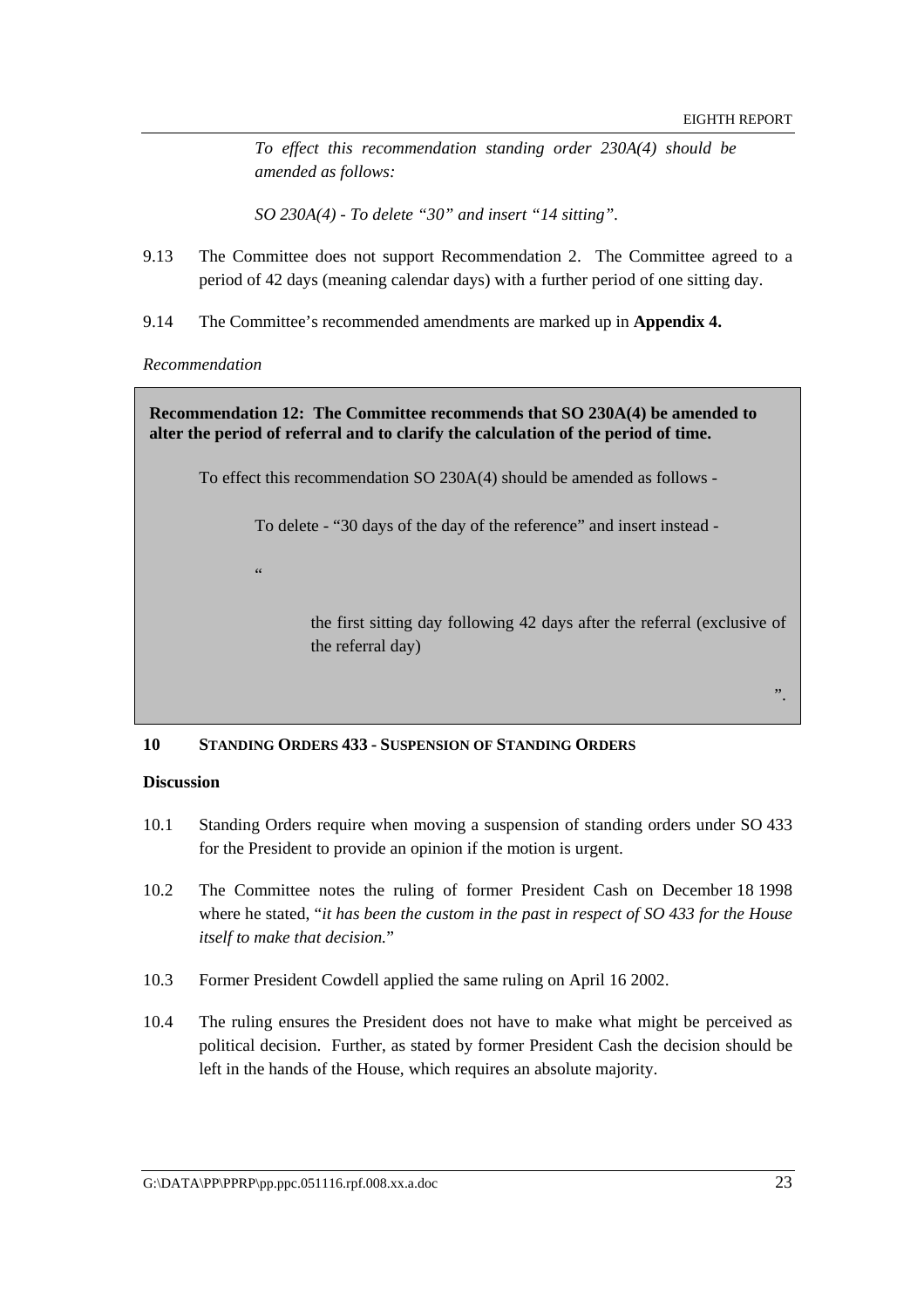10.5 The Committee is of the view that SO 433 should be amended to remove the reference "*In cases which in the opinion of the President are of urgent necessity…"* to reflect the practice of the House.

## **Recommendation**

**Recommendation 13: The Committee recommends that SO 433 be amended by deleting "***In cases which in the opinion of the President are of urgent necessity***".** 

## **11 NOTE TAKING BY THE PUBLIC**

## **Discussion**

11.1 The Cash Report observed that only accredited news media may take notes during committee hearings and it was suggested that this limitation be lifted to enable notes to be taken by the public in public hearings.<sup>23</sup> The report recommended that:  $24$ 

> *The Procedure and Privileges Committee consider whether practice and procedure should be amended to enable note taking by the public in Legislative Council committee hearings. It is noted that this may require consideration of the practice in the Chamber.*

- 11.2 There is a traditional rule against anyone in the public gallery of the House making notes of the debate. This is an assertion by the Council of its rights to determine whether or not its proceedings are to be made public and who may report its proceedings - *Hansard* being the official provider of debates. The same rules have applied to committee proceedings.
- 11.3 In addition any notes taken by public are not covered by (absolute) parliamentary privilege. If any member of the media or the public reports proceedings to anyone else, they are covered only by qualified privilege. That means in essence that any report of proceedings receives the protection of privilege if it is a fair report, made in good faith, for the information of the public.
- 11.4 The advent of modern means of communication, including the Internet, means that most Parliaments have relaxed their rules and allow members of the public (including unaccredited news media) to take notes in a discreet manner.
- 11.5 The Committee is of the view that the rules of the House need contemporary relevance and considers that visitors to the gallery and committee proceedings should be permitted to write during proceedings.

<sup>23</sup> Cash Report, p30.

<sup>24</sup> Ibid, Recommendation 29.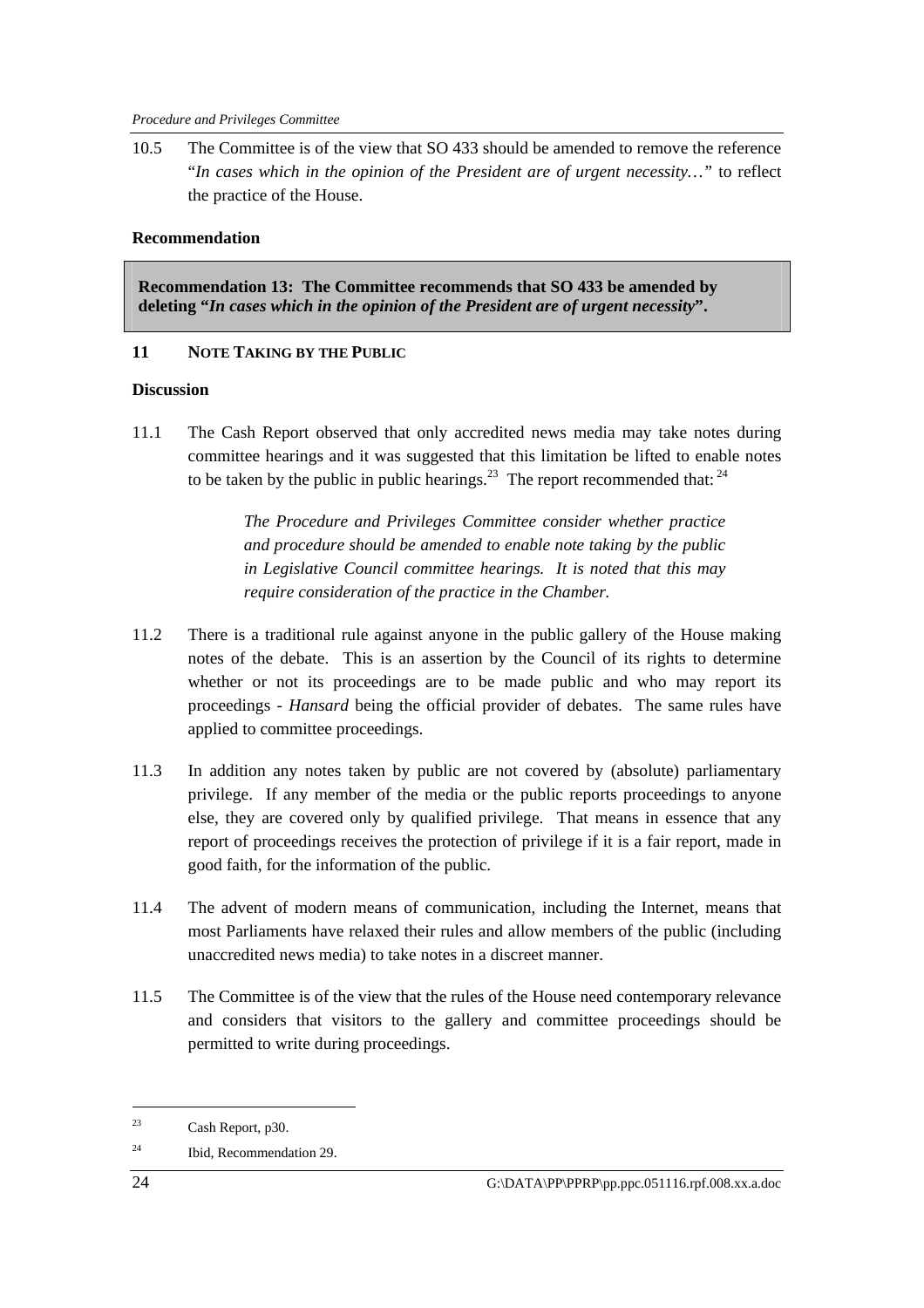#### **Recommendation**

**Recommendation 14: The Committee endorses a change in the custom of the House and its committees to allow members of the public who are attending proceedings to take notes in a discrete manner so long as it does not disrupt proceedings.** 

 $28/6$ 

**Hon Nick Griffiths MLC President of the Legislative Council Chairman** 

**November 16 2005** 

\_\_\_\_\_\_\_\_\_\_\_\_\_\_\_\_\_\_\_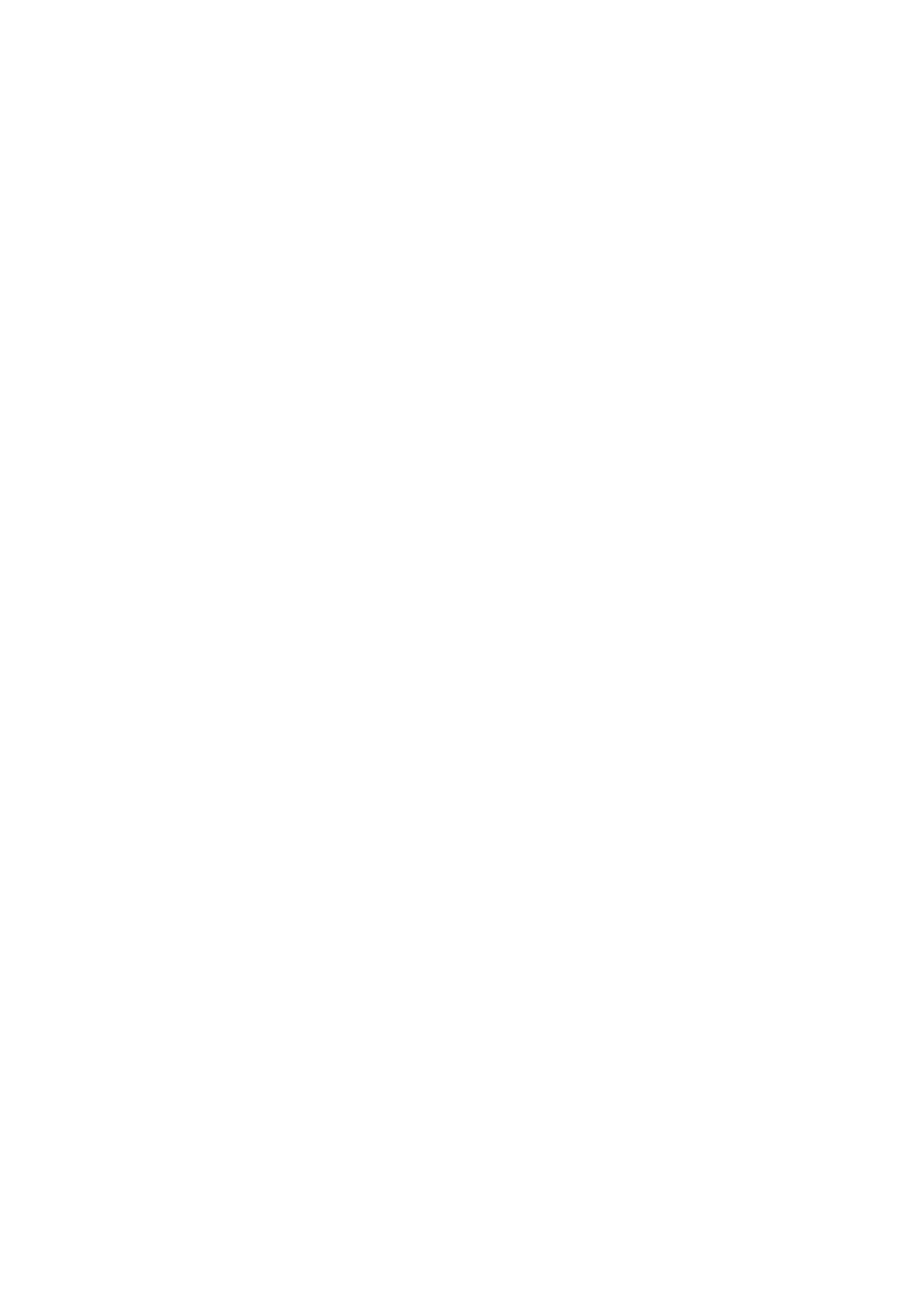## **APPENDIX 1: STANDING ORDER 125A - AMENDMENTS**

## **"Arrangement of Business**

125A. (1) In this order:

- (a) **"Committee"** means a meeting of the Leader of the House with the Leader of the Opposition and such other Members as the Leader of the House may invite; and
- (b) "**party**" means the political party in Government; the political party in official Opposition; any other political party represented in the House and any Independent Member of the House.
- (2) The Committee shall meet at a time and place fixed by the Leader of the House.
- (3) The Committee is to discuss with the Leader of the House:
	- (a) the content, order, and routine of business for each sitting day in the following week;
	- (b) a day or days by which each or any of the remaining stages of a Bill might be completed;
	- (c) the referral of a Bill or other matter to a specified committee and, if desired, a date on which that committee report on the Bill or other matter;
	- (d) such things, consistent with the rules and orders of the House, as will facilitate the orderly conduct of business.
- (4) Where a standing committee's terms of reference allow, the Committee may refer a Bill or other matter to that standing committee (other than a joint committee) for inquiry and report to the House. Unless otherwise ordered or specified by the Committee:
	- (a) a committee is to report to the House on the first sitting day following 42 days after the referral (exclusive of the referral day); and
	- (b) the referral of a Bill results in its discharge from the Notice Paper.
- (5) A motion for a referral under subclause (4) may only pass in the affirmative:
	- (a) if all parties are represented at the relevant meeting and there is no dissent; or
	- (b) if a party is not represented at the relevant meeting, the party has provided written notice to the Committee agreeing to the proposed referral and its terms.
- (6) Where a referral has been made under subclause (4), the Leader of the House is to inform the House of the referral within 2 sitting days and the referral is then to be published on the Notice Paper.
- $(7)$  (4) Nothing in this order affects the operation of SO's 127 and 129.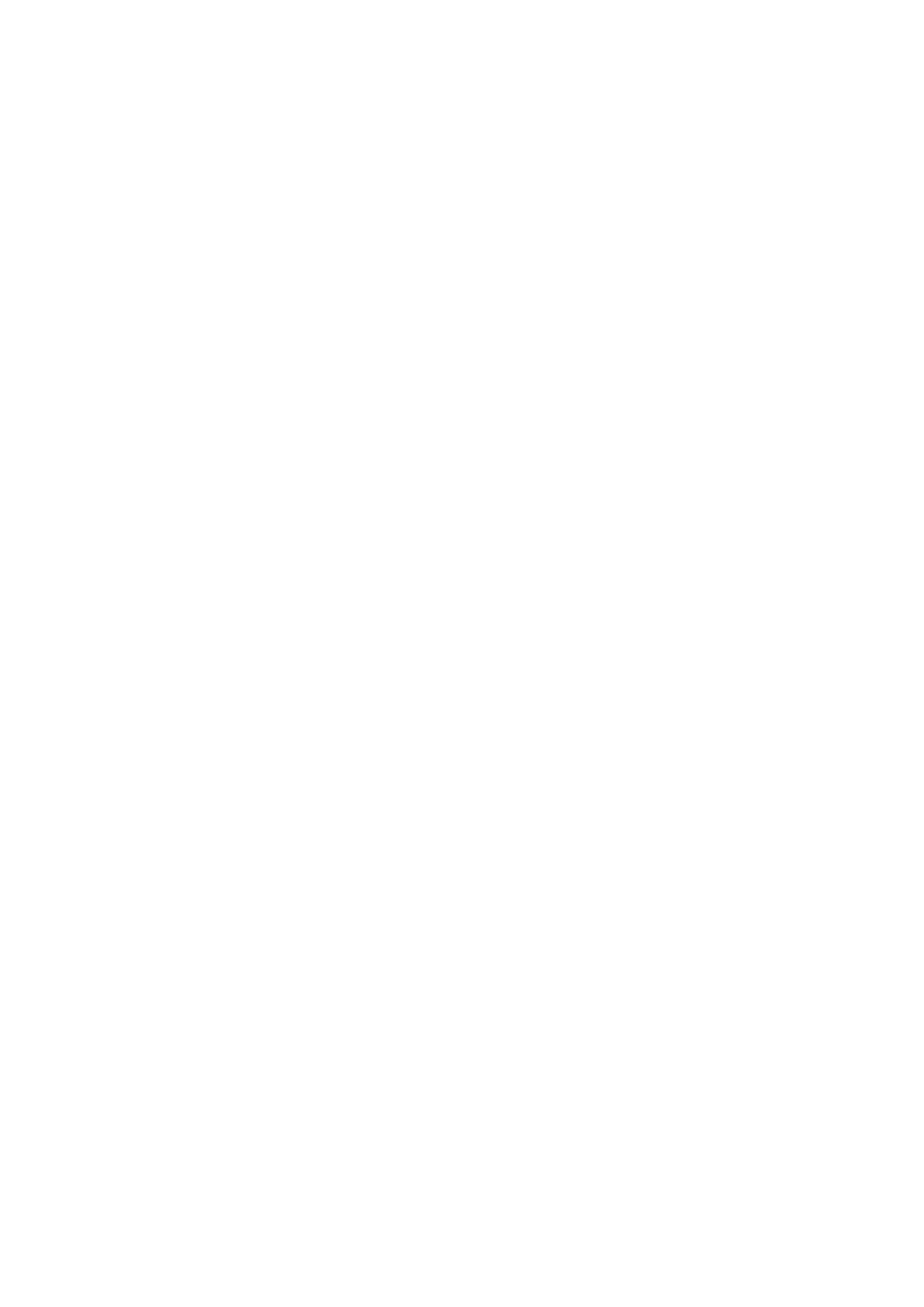# **APPENDIX 2: SCHEDULE 1 AMENDMENTS CONSEQUENTIAL UPON AMENDMENTS TO SO 125A AND INSERTION OF SO 230B**

# **SCHEDULE 1**

## **1. Environment and Public Affairs Committee**

- 1.1 An *Environment and Public Affairs Committee* is established.
- 1.2 The Committee consists of 5 Members.
- 1.3 The functions of the Committee are to inquire into and report on
	- (a) any public or private policy, practice, scheme, arrangement, or project whose implementation, or intended implementation, within the limits of the State is affecting, or may affect, the environment;

(b) any Bill referred by the House; and

 $(b)(e)$  petitions; and

- (c) any Bill or other matter relating to the foregoing functions referred by the House or under SO 125A.
- 1.4 The Committee, where relevant and appropriate, is to assess the merit of matters or issues arising from an inquiry in accordance with the principles of ecologically sustainable development and the minimisation of harm to the environment.
- 1.5 The Committee may refer a petition to another committee where the subject matter of the petition is within the competence of that committee.
- 1.6 In this order "**environment**" has the meaning assigned to it under section 3(1), (2) of the *Environmental Protection Act 1986*.

#### **2. Estimates and Financial Operations Committee**

- 2.1 An *Estimates and Financial Operations Committee* is established.
- 2.2 The Committee consists of 5 Members, 3 of whom shall be non-Government **Members**
- 2.3 The functions of the Committee are to consider and report on
	- (a) the estimates of expenditure laid before the Council each year;
	- (b) any matter relating to the financial administration of the State;
	- (c) any Bill or other matter relating to the foregoing functions referred by the House or under SO 125A; and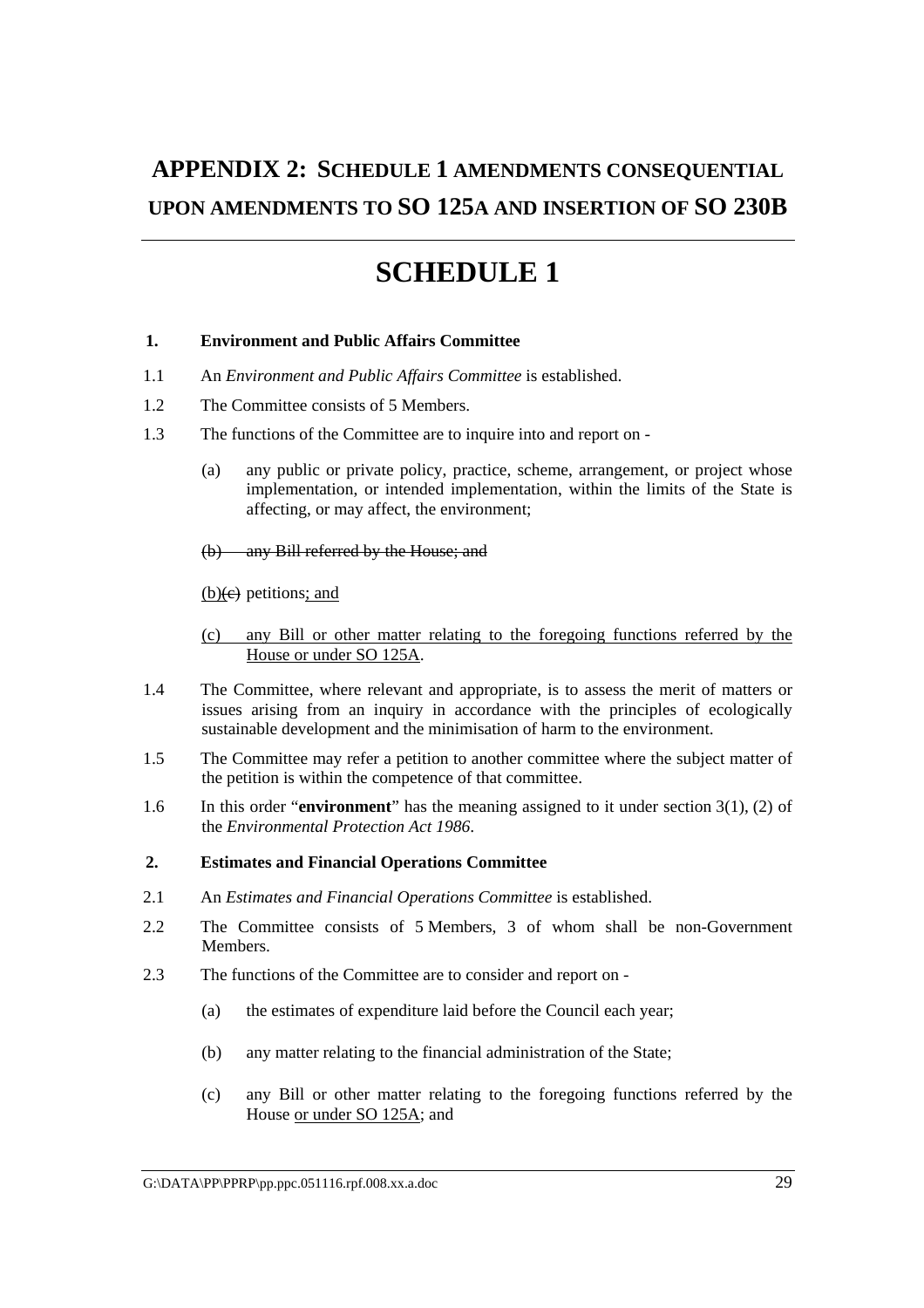(d) to consult regularly with the Auditor General and any person holding an office of a like character.

## **3. Joint Standing Committee on Delegated Legislation**

**…**

## **4. Legislation Committee**

- 4.1 A *Legislation Committee* is established.
- 4.2 The Committee consists of 5 Members.
- 4.3 The functions of the Committee are to consider and report on any Bill referred by the House or under SO 125A.
- 4.4 Unless otherwise ordered
	- (a) the policy of a Bill referred under subclause 4.3 may be considered by the Committee but only to the extent that the Committee is satisfied the provisions of the Bill, as referred, are consistent with that policy and that the legislative intent can be given practical effect;
	- (b) any amendment recommended by the Committee must be consistent with the policy of a Bill.
- 4.5 In this order **"policy of a Bill"** is its scope and purpose ascertained from the Bill's provisions, but reference may be had to any document or statement or other information that may assist in clarifying the intended legislative effect or construing the application or interpretation of any provision.
- **5. Parliamentary Services Committee**
- **…**

#### **6. Procedure and Privileges Committee**

**…** 

#### **7. Public Administration Committee**

- 7.1 A *Public Administration Committee* is established.
- 7.2 The Committee consists of 5 Members.
- 7.3 The functions of the Committee are to inquire into and report on
	- (a) the structure, efficiency and effectiveness of the system of public administration;
	- (b) the extent to which the principles of procedural fairness are embodied in any practice or procedure applied in decision making;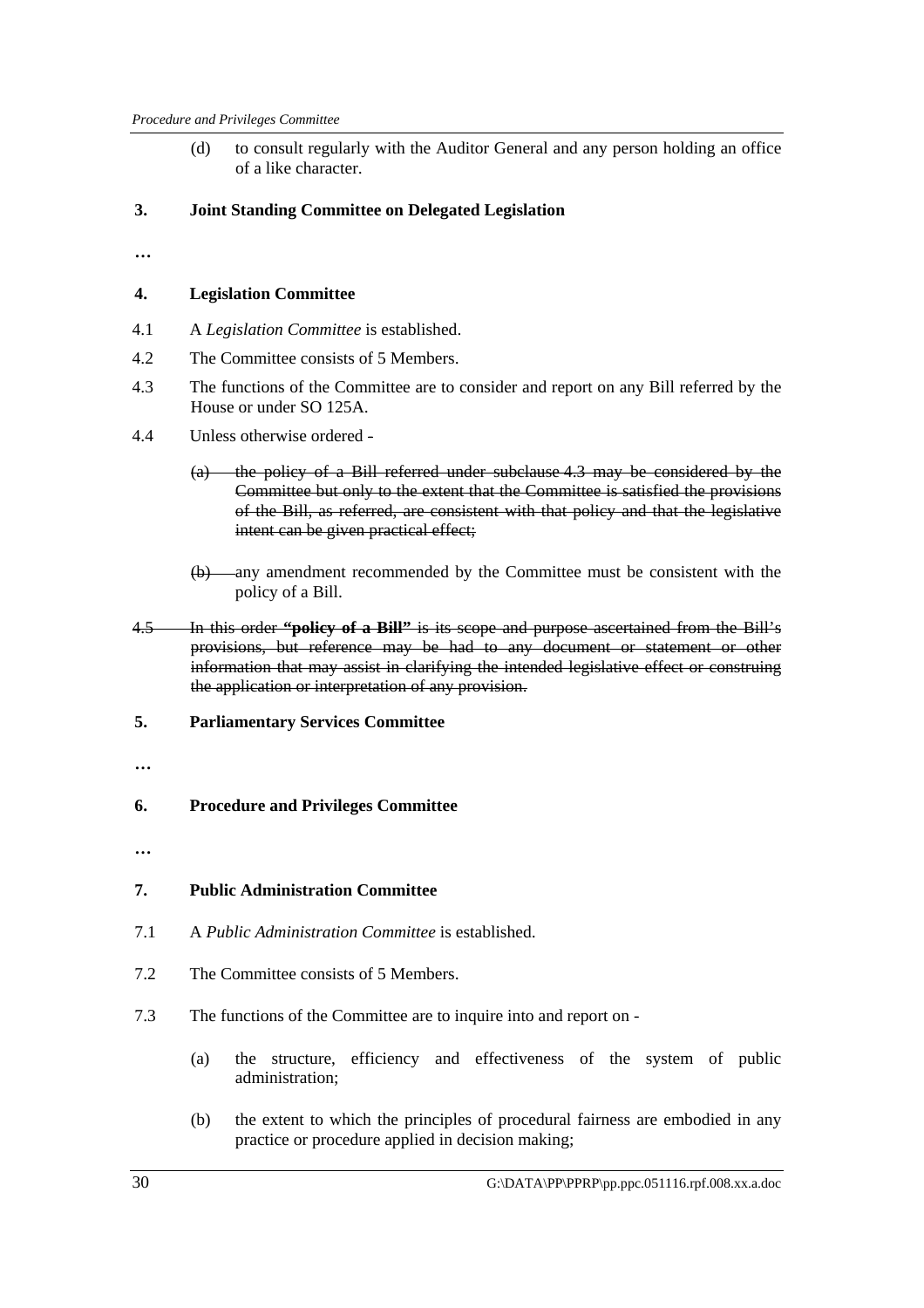- (c) the existence, adequacy, or availability, of merit and judicial review of administrative acts or decisions;
- (d) any Bill or other matter relating to the foregoing functions referred by the House or under SO 125A; and
- (e) to consult regularly with the Parliamentary Commissioner for Administrative Investigations, the Public Sector Standards Commissioner, the Information Commissioner, and any person holding an office of a like character.
- 7.4 The Committee is not to make inquiry with respect to
	- (a) the constitution, functions or operations of the Executive Council;
	- (b) the Governor's establishment;
	- (c) the constitution and administration of Parliament;
	- (d) the judiciary;
	- (e) a decision made by a person acting judicially;
	- (f) a decision made by a person to exercize, or not exercize, a power of arrest or detention; or
	- (g) the merits of a particular case or grievance that is not received as a petition.

#### **8. Uniform Legislation and Statutes Review Committee**

- 8.1 A *Uniform Legislation and Statutes Review Committee* is established.
- 8.2 The Committee consists of 4 Members.
- 8.3 The functions of the Committee are
	- (a) to consider and report on Bills referred under SO 230A;
	- (b) of its own motion or on a reference from a Minister, to consider or review the development and formulation of any proposal or agreement whose implementation would require the enactment of legislation made subject to SO 230A;
	- (c) to examine the provisions of any instrument that the Commonwealth has acceded to, or proposes to accede to, that imposes an obligation on the Commonwealth to give effect to the provisions of the instrument as part of the municipal law of Australia;
	- (d) to review the form and content of the statute book;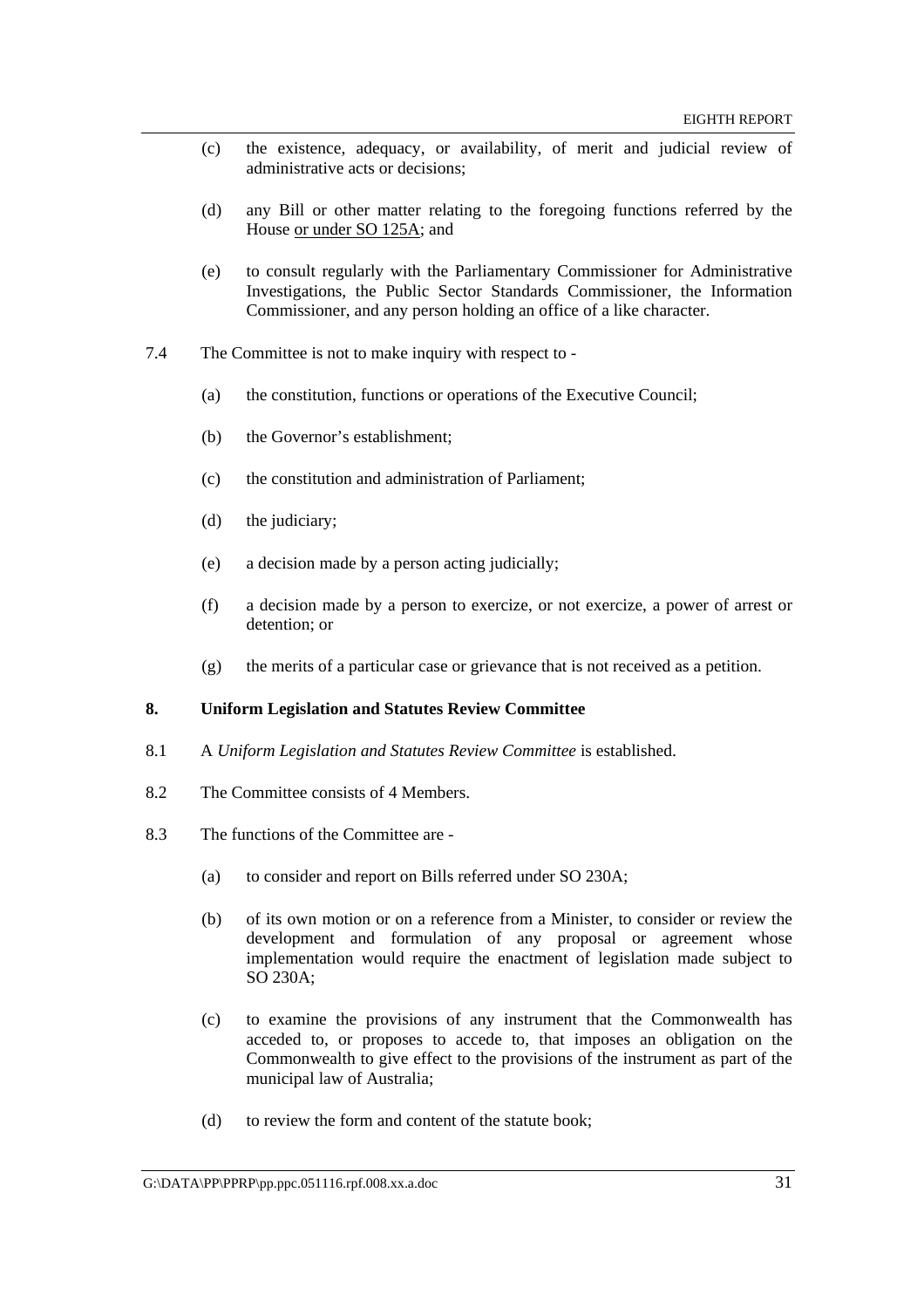- (e) to inquire into and report on any proposal to reform existing law that may be referred by the House or a Minister; and
- (f) to consider and report on any Bill or other matter referred by the House or under SO 125A.
- 8.4 For a purpose relating to the performance of its functions, the Committee may consult with a like committee of a House of the Parliament of the Commonwealth, a state or a territory, and New Zealand and similarly, may participate in any conference or other meeting.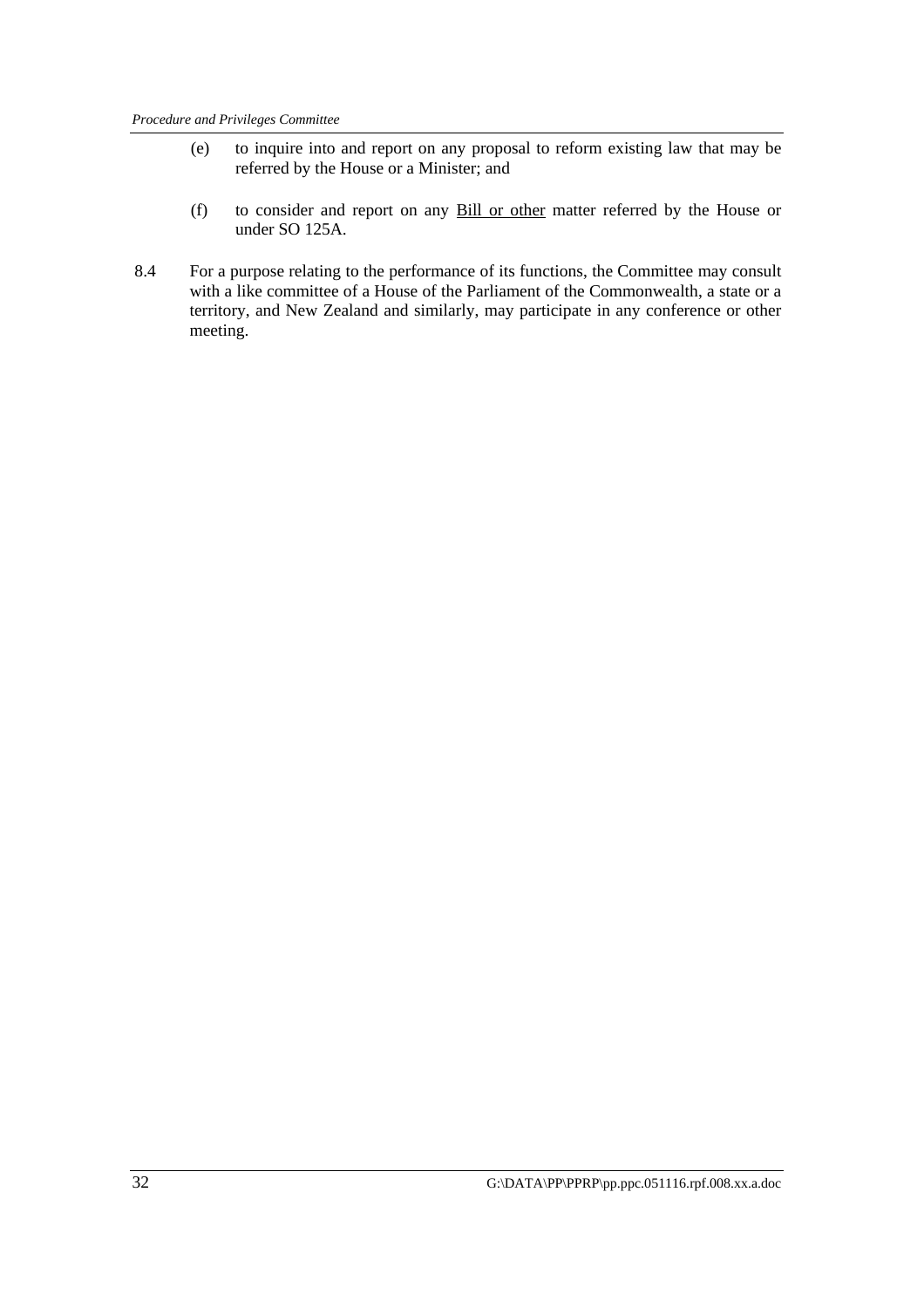# **APPENDIX 3: SO 230A - GUIDELINES ON THE PRACTICE ON BILLS STANDING REFERRED**

## **SO 230A - PRACTICE ON BILLS THAT MAY STAND REFERRED**

Standing order 230A provides that uniform legislation is legislation that:

- (a) ratifies or gives effect to a bilateral or multilateral intergovernmental agreement to which the Government of the State is a party; or
- (b) by reason of its subject matter, introduces a uniform scheme or uniform laws throughout the Commonwealth.

These notes are intended to provide further information on the practice regarding the standing referral of such bills to a committee pursuant to SO 230A.

#### **National Competition Policy**

National Competition Policy (**NCP**) has an impact on a wide range of legislation that comes before the House and the achievement of reforms under NCP are often linked to NCP payments. The broad application of SO 230A to bills reflecting NCP objectives would result in a significant volume of legislation standing referred. Therefore not all bills that reflect NCP have stood referred under SO 230A. In each case it is necessary to consider:

- (a) the manner in which NCP is reflected in the bill; and
- (b) whether or not the responsible Minister has identified the bill as a bill to which SO 230A may apply when introduced into the Council.

Bills that involve elements of NCP *have not stood referred* under SO 230A to a committee for inquiry where the changes have come about pursuant to a review required by NCP (for example, reviews of professional occupations and trade practices) rather than a separate or subsidiary agreement. One plank of the NCP reforms - the *Competition Policy Reform (WA) Act 1996* - gives effect to the general principles of national competition policy in the State.

Bills *have stood referred* if, although reflecting NCP, the changes being implemented are also required by a further separate agreement whether or not that agreement flows from NCP (for example, the impetus for road transport reforms stems from NCP but legislative changes are agreed in separate principles endorsed by ministerial councils).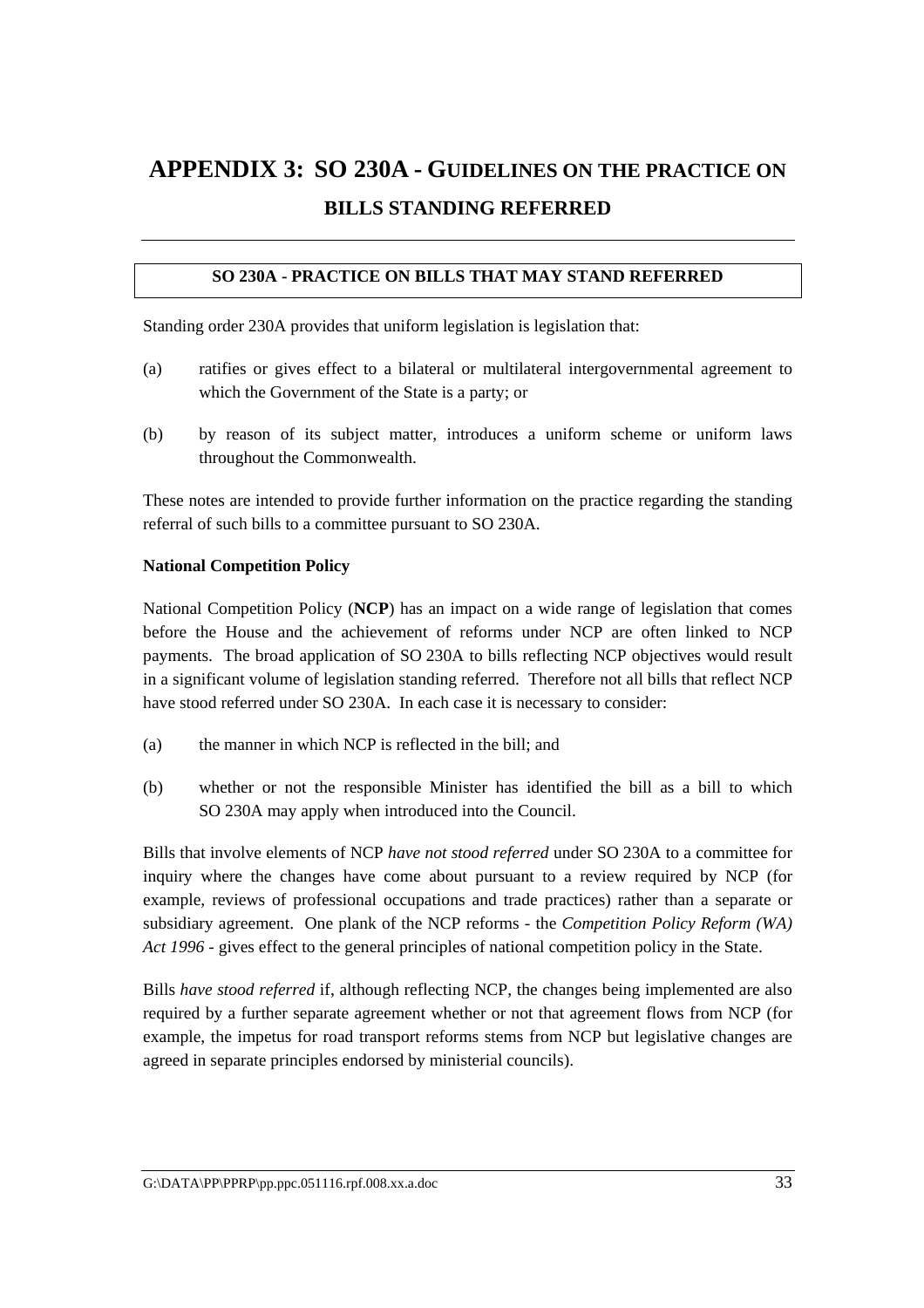### **Amendment bills**

If uniform legislation has been implemented by a previous Act then bills that propose further amendments to that uniform legislation *have not stood referred unless* the particular bill implements additional uniform legislation. For example, the Home Owner Grant Bill 2000 which implemented uniform legislation stood referred pursuant to SO 230A but some subsequent amendment bills have not stood referred, even if identified by the Minister in the six-monthly audit.

It is worth noting that an intergovernmental agreement may lead to a number of distinct uniform schemes. If these schemes are addressed by separate legislation then the relevant 'amendment' bill may still fall within SO 230A.

## **Bills partially relating to uniform legislation**

If a bill only partially relates to uniform legislation, the entire bill stands referred under SO 230A. When referred, the entire bill is open for inquiry and report - not just those parts relating to uniform legislation.